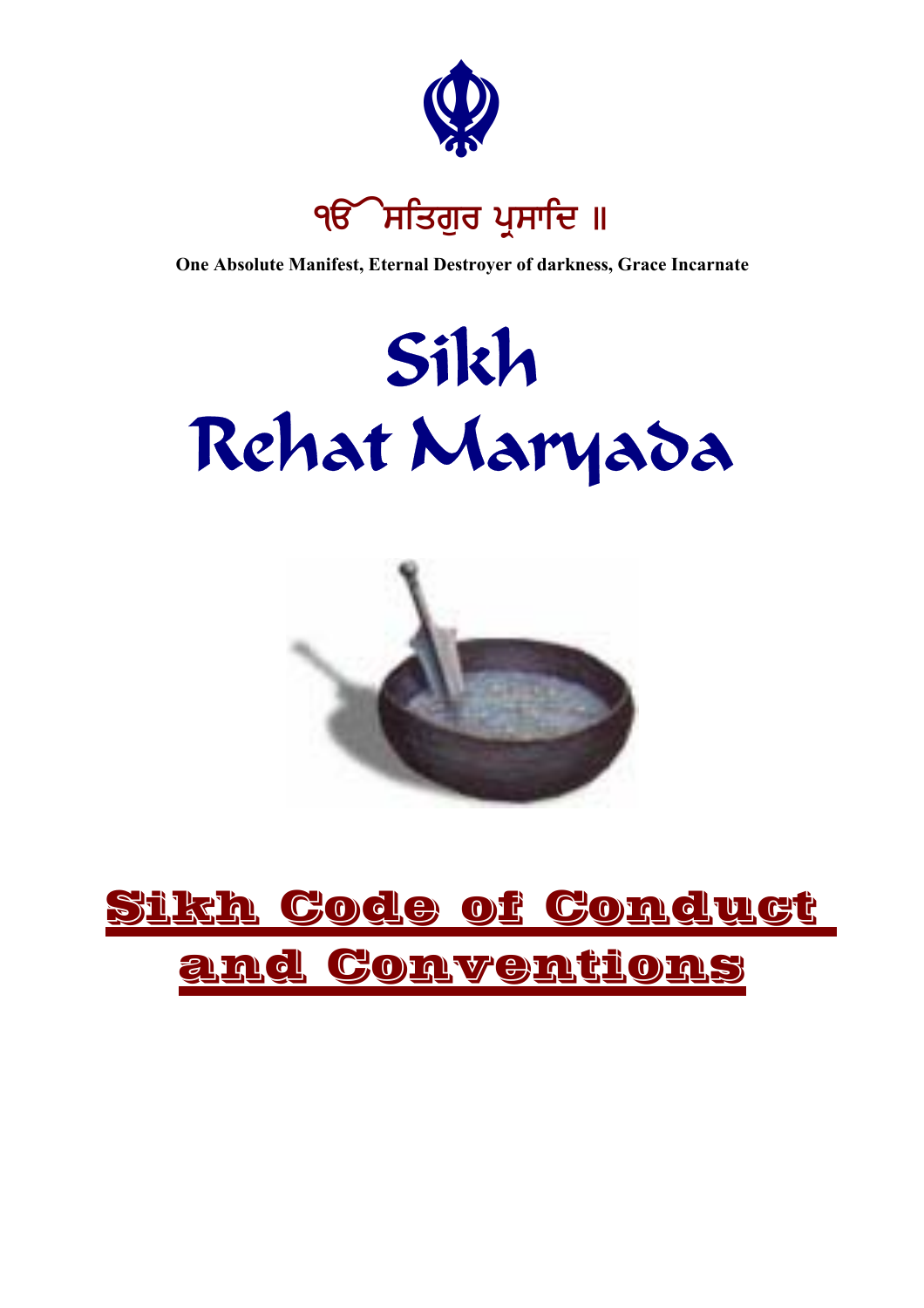

# Table of Contents

| <b>Details</b>                                                                                          | Page           |
|---------------------------------------------------------------------------------------------------------|----------------|
|                                                                                                         |                |
| <b>What is Rehat Maryada?</b>                                                                           | 1              |
| <b>Rehat Maryada: Section One</b>                                                                       | $\overline{2}$ |
| Chapter I - Sikh Defined                                                                                | 2              |
| - Article 1 - Definition of Sikh                                                                        | $\overline{2}$ |
|                                                                                                         |                |
| <b>Rehat Maryada: Section Two</b><br>Chapter II - Aspects of Sikh Living                                | 3<br>3         |
| - Article II - Sikh Living                                                                              | 3              |
|                                                                                                         |                |
| Chapter III - Individual Spirituality                                                                   | 3              |
| - Article III - Sikh Personal Life                                                                      | 3              |
| - Article IV - Meditating on Naam (Divine Substance) and Scriptures                                     | 3              |
|                                                                                                         |                |
| <b>Rehat Maryada: Section Three</b>                                                                     | 6              |
| Chapter IV - Gurduwaras, Congregational Etiquette, Rites                                                | 6              |
| - Article V - Joining the Congregation for understanding of and reflecting on Gurbani                   | 6              |
| Chapter V - Kirtan                                                                                      | 8              |
| - Article VI - Kirtan (Development Hymn Singing by a Group or an Individual)                            | 8              |
| Chapter VI - Taking Hukam                                                                               | 8              |
| - Article VII - Taking Hukam                                                                            | 8              |
|                                                                                                         |                |
| Chapter VII - Reading of the Guru Granth Sahib                                                          | 9              |
| - Article VIII - Sadharan Path (completion of Normal, Intermittent Reading of the Guru<br>Granth Sahib) | 9              |
| - Article IX - Akhand Path: Uninterrupted-Non-Stop-Completion of the Reading of the Guru                |                |
| <b>Granth Sahib</b>                                                                                     | 9              |
| - Article $X$ – Commencing the non-stop reading                                                         | 9              |
| - Article XI - Concluding the Reading                                                                   | 10             |
| Chapter VIII - Making Offerings, Consecration, and Distribution                                         | 10             |
| - Article XII - Karhah Prasad (Sacred Pudding)                                                          | 10             |
|                                                                                                         |                |
| Chapter IX - Components of Gurdwara Service                                                             | 11             |
| - Article XIII - Exposition of Gurbani (Sikh Holy Scriptures)                                           | 11             |
| - Article XIV - Expository Discourse                                                                    | 11             |
| - Article XV - Gurdwara Service                                                                         | 11             |
| <b>Rehat Maryada: Section Four</b>                                                                      | 12             |
| Chapter X - Beliefs, Observances, Duties, Taboos and Ceremonies                                         | 12             |
| - Article XVI - Living in Consonance with Guru's Tenets                                                 | 12             |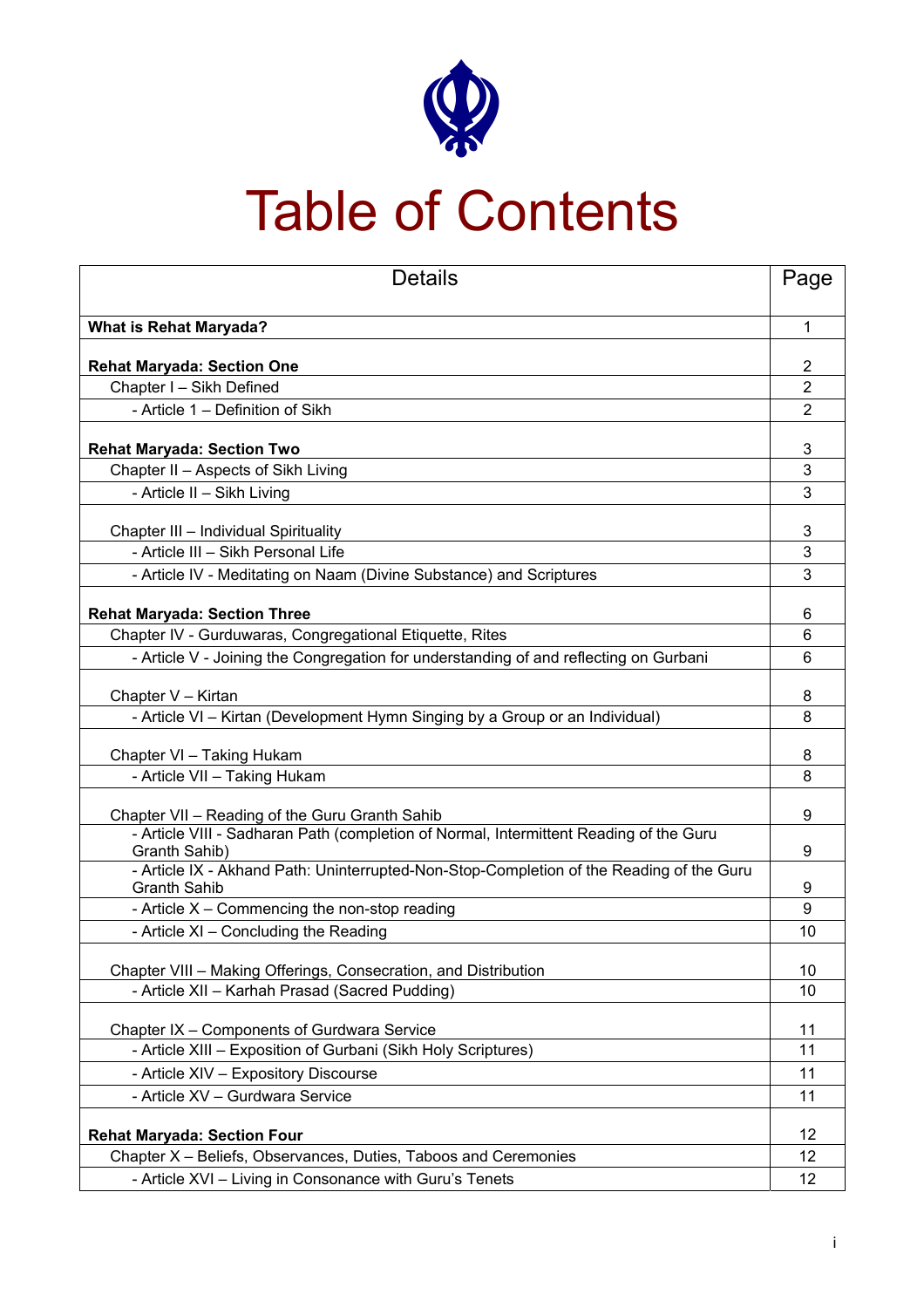

# Table of Contents

| Details                                                             | Page |
|---------------------------------------------------------------------|------|
|                                                                     |      |
| Chapter XI - Ceremonies pertaining to Social Occasions              | 13   |
| - Article XVII – Ceremonies pertaining to Birth and Naming of Child | 13   |
| - Article XVIII - Anand Sanskar (Lit. Joyful Ceremony)              | 14   |
| - Article XIX - Funeral Ceremonies                                  | 16   |
| - Article XX – Other Rites and Conventions                          | 17   |
|                                                                     |      |
| <b>Rehat Maryada: Section Five</b>                                  | 18   |
| Chapter XII - Altruistic Work                                       | 18   |
| - Article XXI - Voluntary Service                                   | 18   |
| <b>Rehat Maryada: Section Six</b>                                   | 19   |
|                                                                     |      |
| Chapter XIII - Panthic (Corporator Sikh) Life                       | 19   |
| - Article XXII - Facets of Corporate Sikh Life                      | 19   |
| - Article XXIII – Panth's Status of Guru-hood                       | 19   |
| - Article XXIV – Ceremony of Baptism or Initiation                  | 19   |
| - Article XXV – Method of Imposing Chastisement                     | 22   |
| - Article XXVI – Method of Adopting Gurmatta                        | 22   |
| - Article XXVII - Appeals against Local Decisions                   | 22   |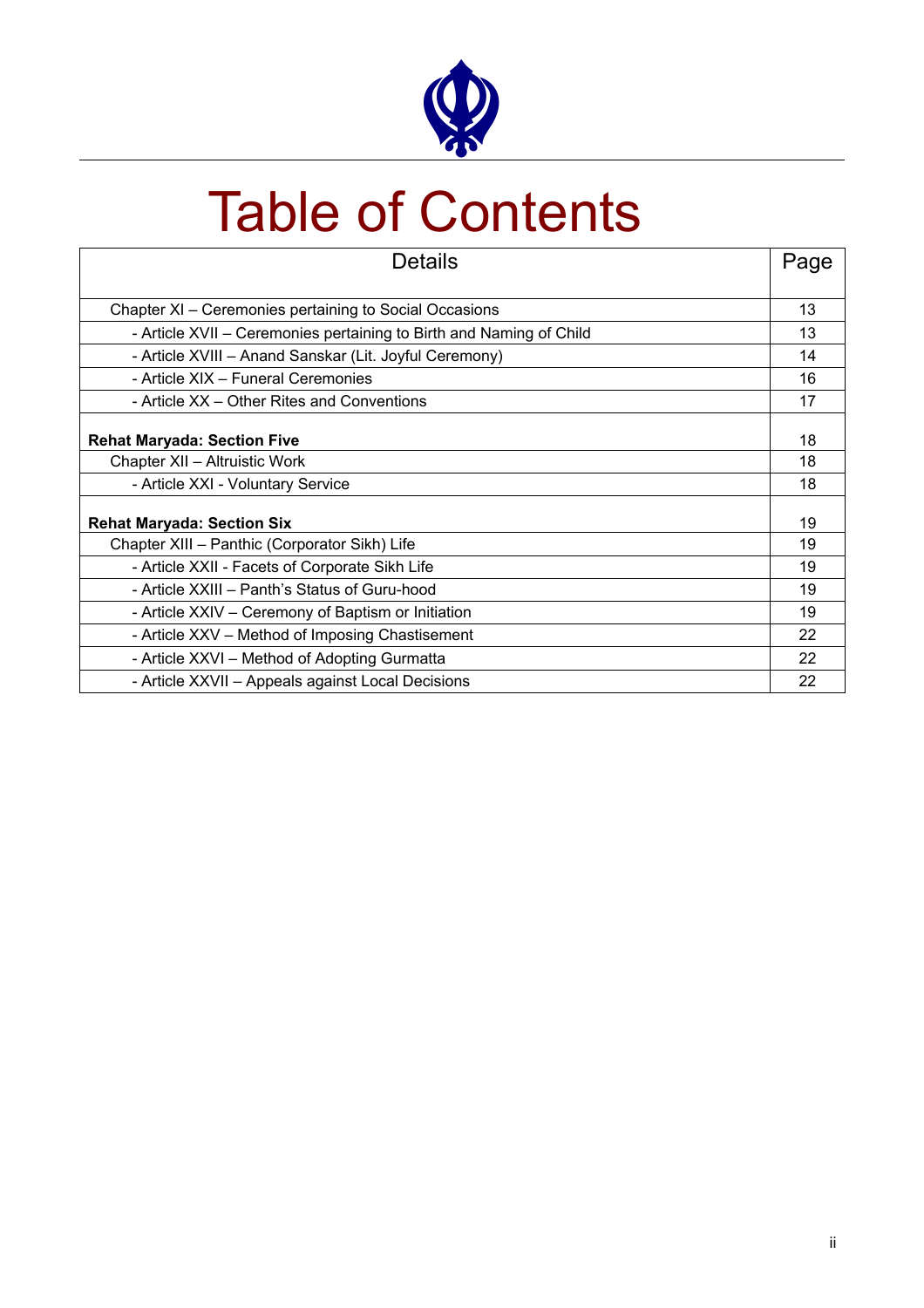# <span id="page-3-0"></span>What is the Rehat Maryada?

The Rehat Maryada is the Official Sikh Code of Conduct and Conventions. There were a number of unsuccessful attempts in the eighteenth century following the death of Guru Gobind Singh to produce an accurate portrayal of the Sikh conduct and customs. These attempts were contradictory and inconsistent with many of the principles of the Gurus and were not accepted by the majority of the Sikhs. Starting in 1931, an attempt was made by the Shromani Gurdwara Parbandhak Committee (S.G.P.C.) to produce a modern standard Rehat. These efforts involved the greatest Sikh scholars and theologians of this century who worked to produce the current version. The document produced has been accepted as the official version which provides guidelines against which all Sikh individuals and communities around the world can measure themselves. The Rehat Maryada is the only version authorized by the Akal Takht, the seat of supreme temporal authority for Sikhs. Its implementation has successfully achieved a high level of uniformity in the religious and social practices of Sikhism.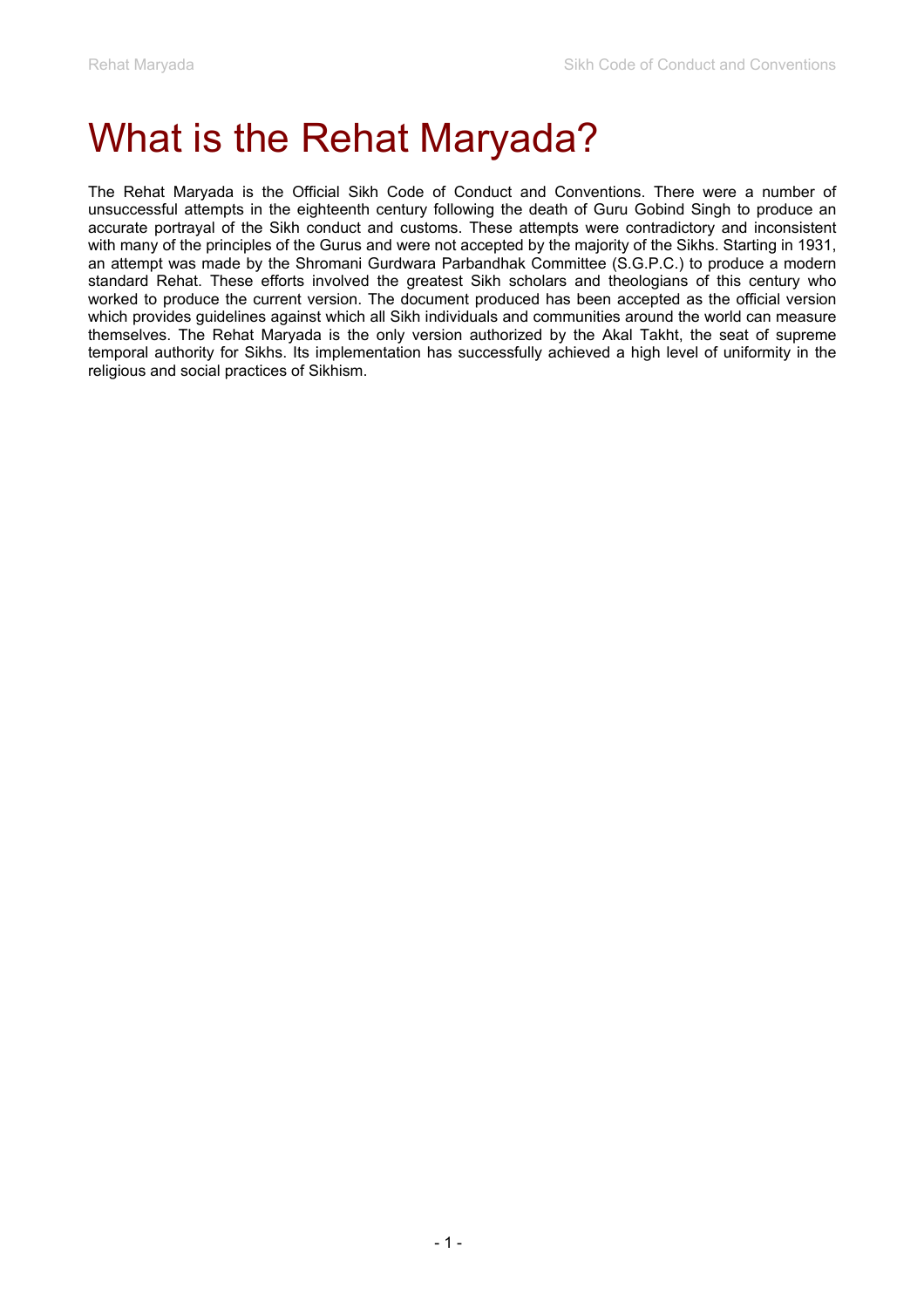# <span id="page-4-0"></span>Rehat Maryada: Section One

### Chapter I - Sikh Defined

#### Article I – Definition of Sikh

Any human being who faithfully believes in:

- One Immortal Being
- Ten Gurus, from Guru Nanak Dev to Guru Gobind Singh
- The Guru Granth Sahib
- The utterances and teachings of the ten Gurus
- The baptism bequeathed by the tenth Guru, and who does not owe allegiance to any other religion, is a Sikh.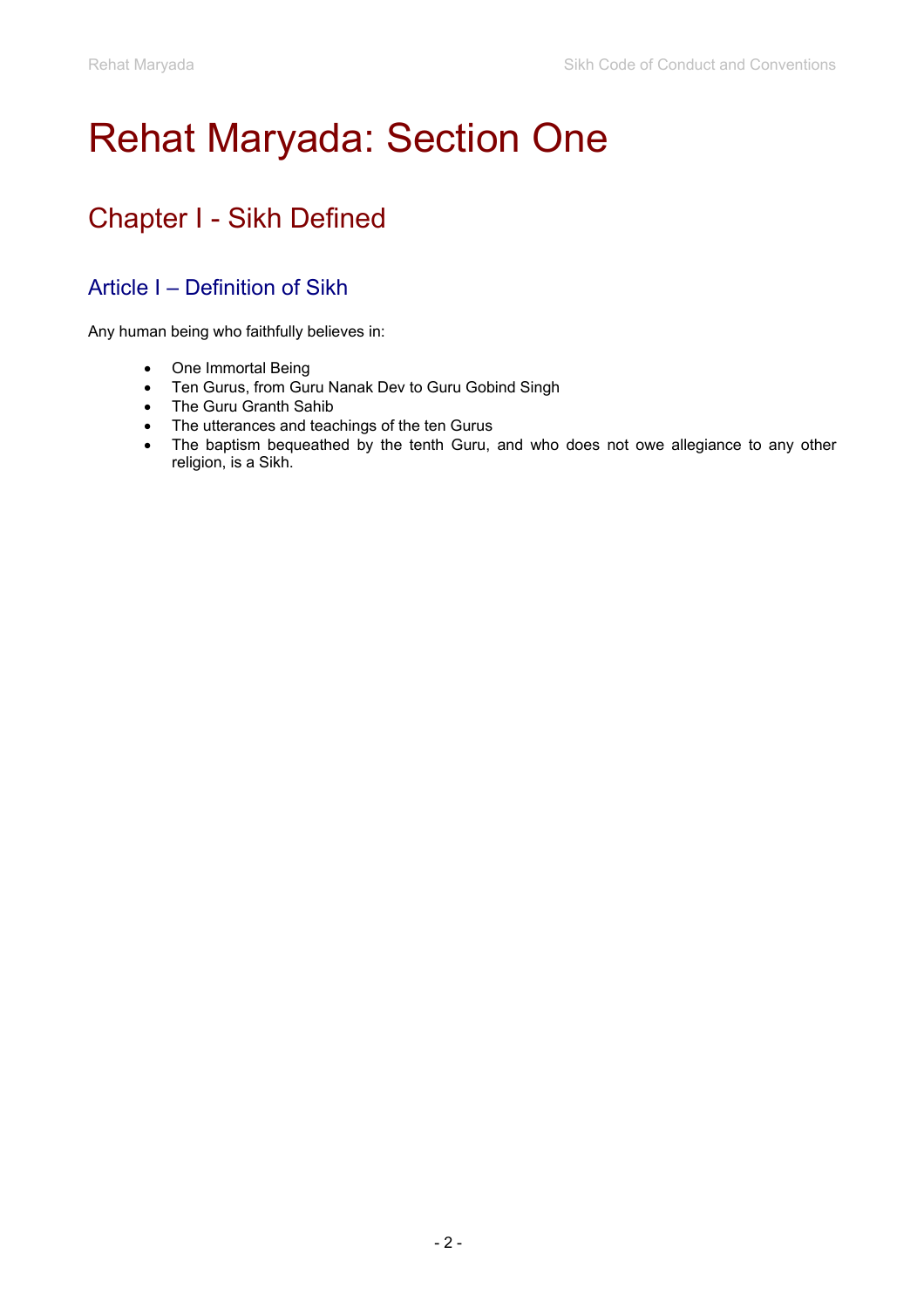# <span id="page-5-0"></span>Rehat Maryada: Section Two

# Chapter II – Aspects of Sikh Living

#### Article II – Sikh Living

A Sikh's life has two aspects: individual or personal and corporate or Panthic.

### Chapter III – Individual Spirituality

#### Article III – Sikh Personal Life

A Sikh's personal life should comprehend:

- **1.** Meditation on Naam (Divine Substance) and the scriptures
- **2.** Leading life according to the Gurus teachings and
- **3.** Altruistic voluntary service.

#### Article IV - Meditating on Naam (Divine Substance) and Scriptures

- **a.** A Sikh should wake up in the ambrosial hours (three hours before the dawn), take bath and, concentrate his/her thoughts on One Immortal being, repeat the name of '**Waheguru**' (Wondrous Destroyer of darkness).
- **b.** He/she should recite the following scriptural compositions every day:
	- **1.** The Japji, the Jaapu and the Ten Sawayyas (Quartets) beginning "Sarawag sudh" in the morning.
	- **2.** Sodar Rehras compromising the following compositions:
		- Nine hymns of the Guru Granth Sahib, occurring in the holy book after the Japuji Sahib, the first of which begins with "Sodar" and the last of which ends with "saran pare ki rakh sarma".
		- The Benti Chaupai of the tenth Guru (beginning "hamri karo hath dai rachha" and ending with "dusht dokh te leho bachai"
		- The Sawayya beginning with the words "pae geho jab te tumre"
		- The Dohira beginning with the words "sagal duar kau chhad kai"
		- The first five and the last pauris (stanzas) of Anand Sahib
		- And Mundawani and the Slok Mahla 5 beginning "tere kita jato nahi" in the evening after sunset.
	- **3.** The Sohila to be recited at night before going to bed

The morning and evening recitations should be concluded with Ardas (formal supplication litany).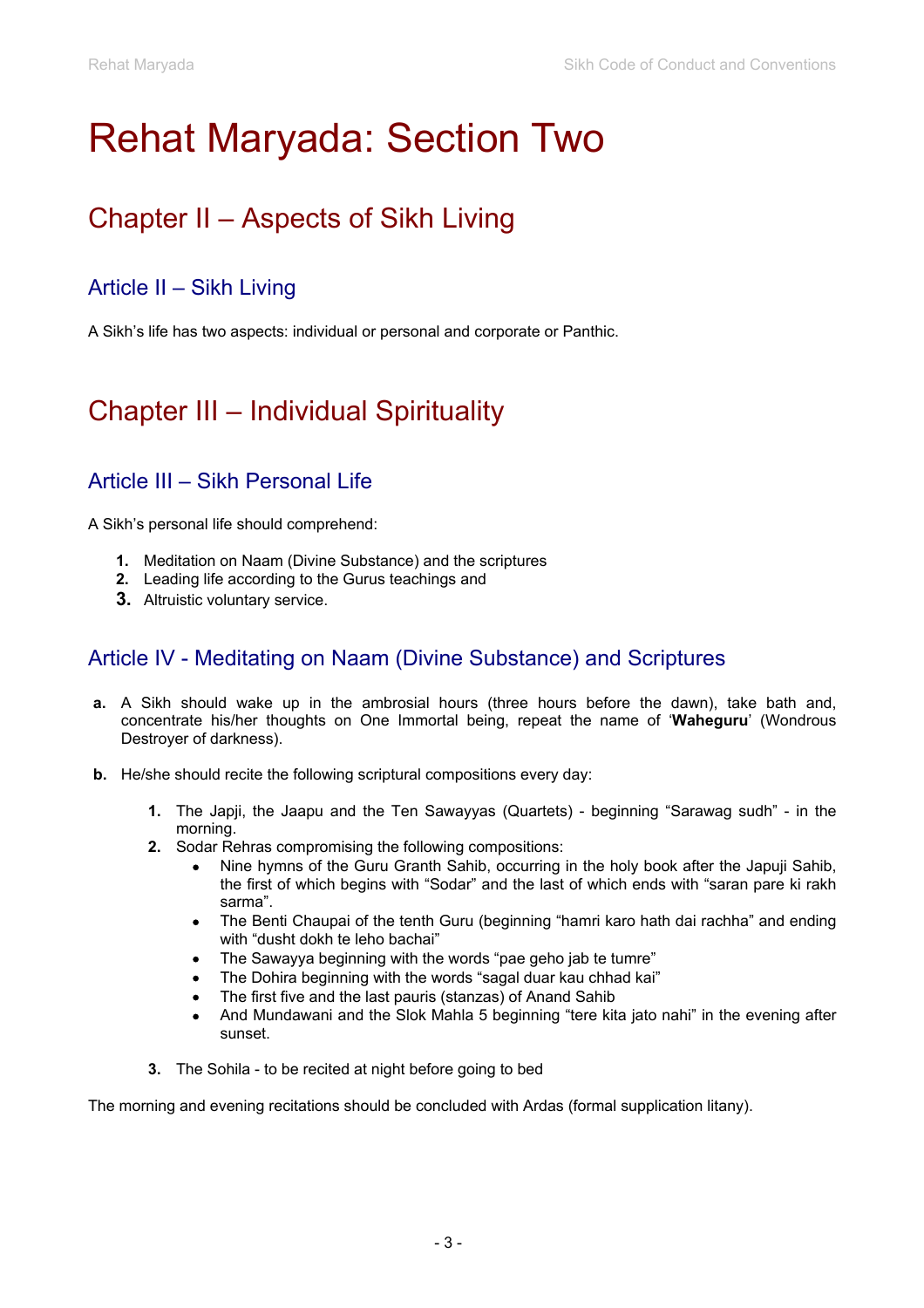#### **c.** Ardas:

**1.** The text of Ardas:

One Absolute Manifest; victory belongeth to the **Wondrous Destroyer of darkness**. May the might of the All-powerful help!

Ode to the might by the tenth lord.

Having first thought of the Almighty's prowess let us thing of Guru Nanak. Then of Guru Angad, Amardas and Ramdas - may they be our rescuers! Remember then Arian, Hargobind and Harirai. Meditate then on revered Hari Krishan on seeing whom all suffering vanishes. Think then of Tegh Bahadar, remembrance of whom brings all nine treasures. He comes to rescue everywhere. Then think of the tenth lord, revered Guru Gobind Singh, who comes to rescue everywhere. The embodiment of the light of all ten sovereign lordships, the Guru Granth Sahib - think of the view and reading of it and say, **"Waheguru (Wondrous Destroyer of darkness)".**

Meditating on the achievement of the dear and truthful ones, including the five beloved ones, the four sons of the tenth Guru, forty liberated ones, steadfast ones, constant repeaters of the Divine Name, those given to assiduous devotion, those who repeated the Naam, shared their fare with others, ran free kitchen, wielded the sword and ever looked faults and shortcomings, say **"Waheguru",** O Khalsa.

Meditating on the achievement of the male and female members of the Khalsa who laid down their lives in the cause of dharma (religion and righteousness), got their bodies dismembered bit by bit, got their skulls sawn off, got mounted on spiked wheels, got their bodies sawn, made sacrifices in the service of the shrines (gurdwaras), did not betray their faith, sustained their adherence to the Sikh faith with sacred unshorn hair up till their last breath, say, **"Wondrous Destroyer of darkness",** O Khalsa.

Thinking of the five thrones (seats of religious authority) and all gurdwaras, say, "Wondrous Destroyer of darkness", O Khalsa.

Now it is the prayer of the whole Khalsa. May the conscience of the whole Khalsa be informed by Waheguru, Waheguru, Waheguru and, in consequence of such remembrance, may total well-being obtain. Wherever there are communities of the Khalsa, may there be Divine protection and grace, and ascendance of the supply of needs and of the holy sword, protection of the tradition of grace, victory to the Panth, the succor of the holy sword, and ascendance of the Khalsa. Say, O Khalsa, **"Wondrous Destroyer of darkness".** 

Unto the Sikhs the gift of the Sikh faith, the gift of the untrimmed hair, the gift of the disciple of their faith, the gift of sense of discrimination, the gift of truest, the gift of confidence, above all, the gift of meditation on the Divine and bath in the Amritsar (holy tank at Amritsar). May hymns-singing missionary parties, the flags, the hostels, abide from age to age. May righteousness reign supreme. Say, **"Wondrous Destroyer of darkness".**

May the Khalsa be imbued with humility and high wisdom! May Waheguru guard its understanding!

O Immortal Being, eternal helper of Thy Panth, benevolent Lord, bestow on the Khalsa the beneficence of unobstructed visit to the free management of Nankana Sahib and other shrines and places of the Guru from which the Panth have been separated.

O Thou, the honour of the humble, the strength of the weak, aid unto those who have none to rely on, True Father, **Wondrous Destroyer of darkness***,* we humbly render to you ... (Mention here the name of the scriptural composition that has been recited or, in appropriate terms, the object for which the congregation has been held.). Pardon any impermissible accretions, omissions, errors, mistakes. Fulfill the purposes of all. Grant us the association of those dear ones, on meeting whom one is reminded of Your Name. O Nanak, may the Naam (Holy) be ever in ascendance! In Thy will may the good of all prevail!

**2.** On the conclusion of the Ardas, the entire congregation participating in the Ardas should respectfully genuflect before the revered Guru Granth, then stand up and call out, **"The Khalsa is of the Wondrous Destroyer of darkness; victory also is His".** The Congregation should, thereafter, raise the loud spirited chant of **Sat Sri Akal (True is the Timeless Being).**

**3.** While the Ardas is being performed, all men and women in the congregation should stand with hands folded. The person in attendance of the Guru Granth should keep waving the whisk standing.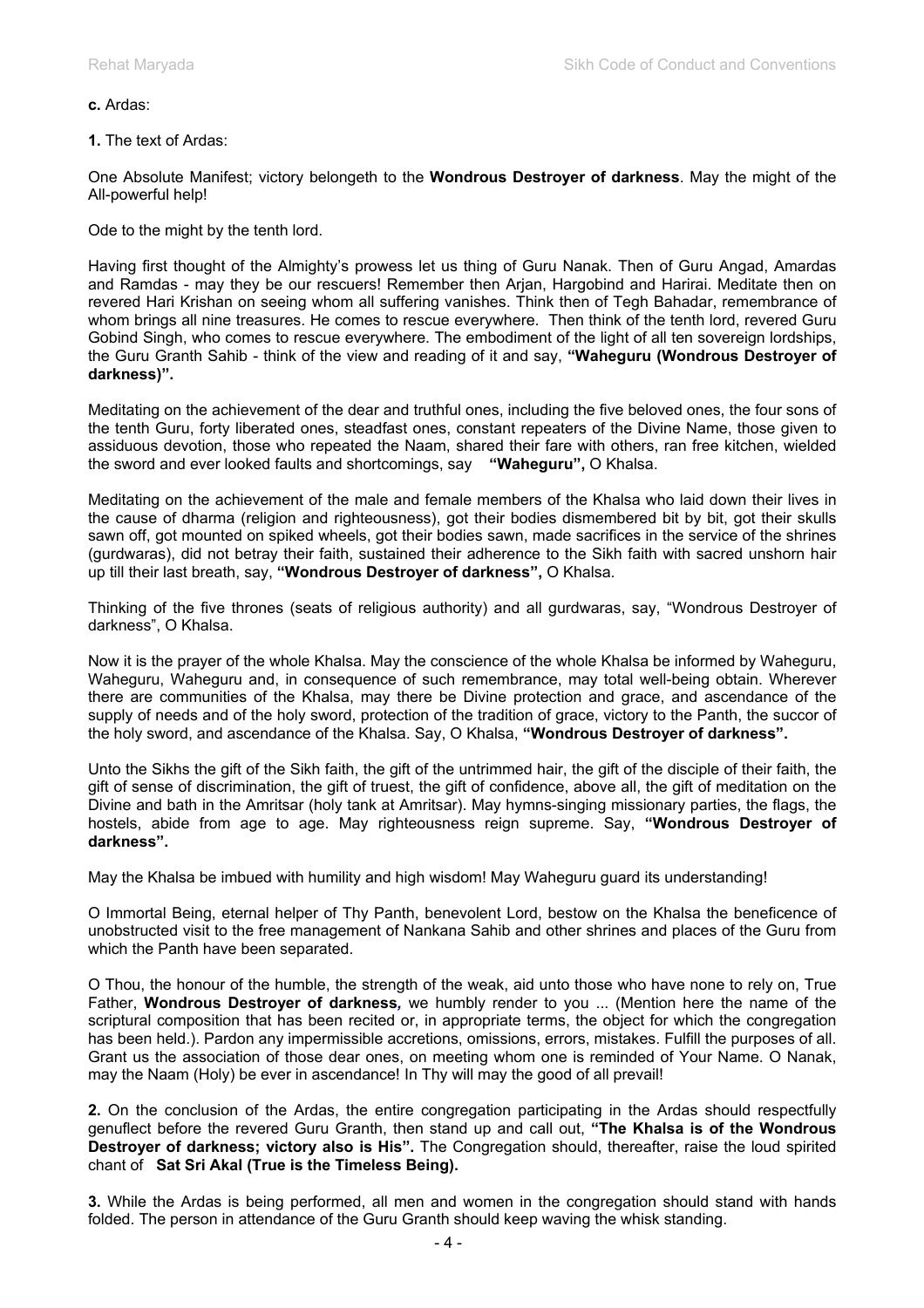**4.** The person who performs the Ardas should stand facing the Guru Granth with hands folded. If the Guru Granth is not there, the performing of the Ardas facing any direction is acceptable.

**5.** When any special Ardas for and on behalf of one or more persons is offered, it is not necessary for persons in the congregation other than that person or those persons to stand up.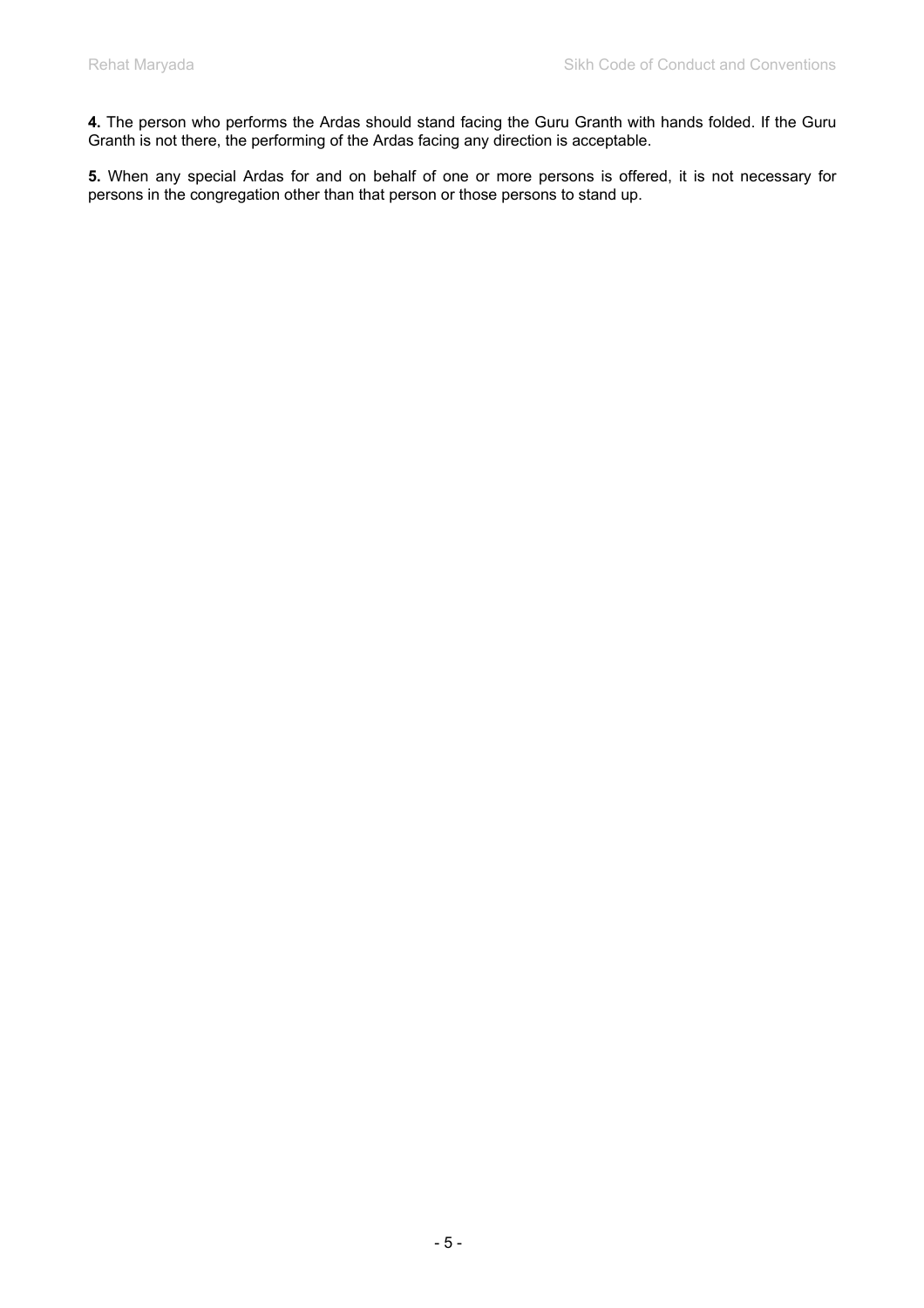# <span id="page-8-0"></span>Rehat Maryada: Section Three

### Chapter IV - Gurduwaras, Congregational Etiquette, Rites

#### Article V - Joining the Congregation for understanding of and reflecting on **Gurbani**

**a.** One is more easily and deeply affected by gurbani (the holy bani bequeathed by the Gurus) participating in congregational gatherings. For this reason, it is necessary for a Sikh that he/she visit the places where the Sikhs congregate for worship and prayer (the gurduwaras), and joining the congregation, partake of the benefits that the study of the Holy Scriptures bestows.

**b**. The Guru Granth should be ceremonially opened in the gurdwara every day without fail. Except for special exigencies, when there is need to keep the Guru Granth open during the night, the Holy Book should not be kept open during the night. It should, generally, be closed ceremonially after the conclusion of the Rehras (evening scriptural recitation). The Holy Book should remain open so long as a granthi or attendant can remain in attendance, persons seeking darshan (seeking a view of or making obeisance to it) keep coming, or there is no risk of commission of irreverence towards it. Thereafter, it is advisable to close it ceremonially to avoid any disrespect to it.

**c.** The Guru Granth should be opened, read and closed ceremonially with reverence. The place where it is installed should be absolutely clean. An awning should be erected above. The Guru Granth Sahib should be placed on a cot measuring up to its size and overlaid with absolutely clean mattress and sheets. For proper installation and opening of the Guru Granth, there should be cushions/pillows of appropriate kind etc. and, for covering it, romalas (sheet covers of appropriate size). When the Guru Granth is not being read, it should remain covered with a romal. A whisk, too, should be there.

**d.** Anything except the a fore-mentioned reverential ceremonies, for instance, such practices as the arti with burning incense and lamps, offering of eatables to Guru Granth Sahib, burning of lights, beating of gongs, etc., is contrary to gurmat (the Guru's way). However, for the perfuming of the place, the use of flowers, incense and scent is not barred. For light inside the room, oil or butter-oil lamps, candles, electric lamps, kerosene oil lamps, etc. may be lighted.

**e.** No book should be installed like and at par with the Guru Granth. Worship of any idol or any ritual or activity should not be allowed to be conducted inside the gurdwara. Nor should the festival of any other faith be allowed to be celebrated inside the gurdwara. However, it will not be improper to use any occasion or gathering for the propagation of the gurmat (The Guru's way).

**f.** Pressing the legs of the cot on which the Guru Granth Sahib is installed, rubbing nose against walls and on platforms, held sacred, or massaging these, placing water below the Guru Granth Sahib's seat, making or installing statues, or idols inside the gurduwaras, bowing before the picture of the Sikh Gurus or elders - all these are irreligious self-willed egotism, contrary to gurmat (the Guru's way).

**g.** When the Guru Granth has to be taken from one place to another, the Ardas should be performed. He/she who carries the Guru Granth on his/her head should walk barefoot; but when the wearing of shoes is a necessity, no superstitions need be entertained.

**h.** The Guru Granth Sahib should be ceremonially opened after performing the Ardas. After the ceremonial opening, a hymn should be read from the Guru Granth Sahib.

**i.** Whenever the Guru Granth is brought, irrespective of whether or not another copy of the Guru Granth has already been installed at the concerned place, every Sikh should stand up to show respect.

**j.** While going into the gurdwara, one should take off the shoes and clean oneself up. If the feet are dirty or soiled, they should be washed with water.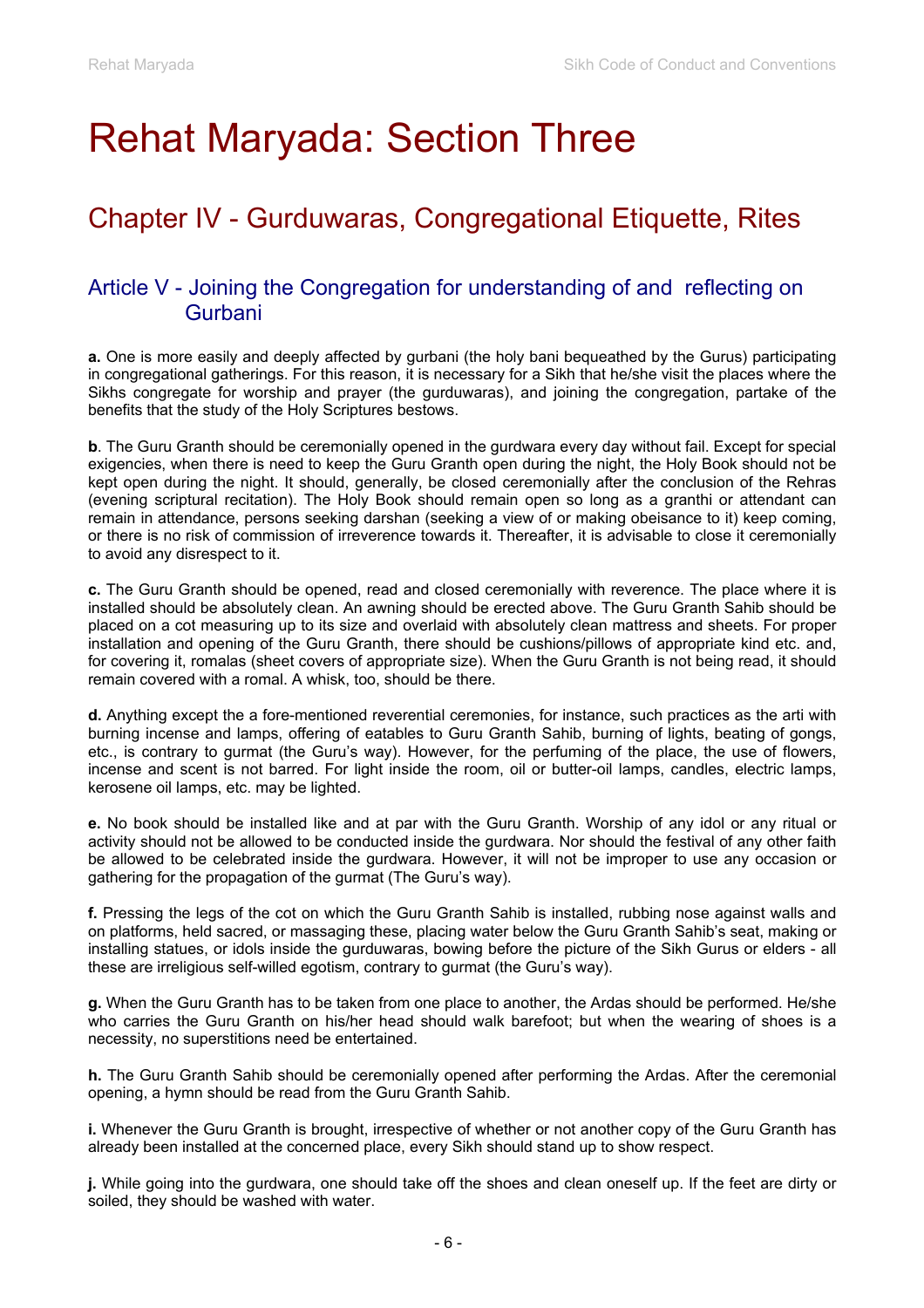**k.** No person, no matter which country, religion or cast he/she belongs to, is debarred from entering the gurdwara for darshan (seeing the holy shrine). However, he/she should not have on his/her person anything, such as tobacco or other intoxicants, which are tabooed by the Sikh religion.

**l.** The first thing a Sikh should do on entering the gurdwara is to do obeisance before the Guru Granth Sahib. He/she should, thereafter, having a glimpse of the congregation and bid in a low, quiet voice, **"Waheguru ji ka Khalsa, Waheguru ji ki Fateh".**

**m.** In the congregation, there should be no differentiation or discrimination between Sikh and non-Sikh, persons traditionally regarded as touchable and untouchable, the so called high and low caste persons, the high and the low.

**n.** Sitting on a cushion, a distinctive seat, a chair, a stool, a cot, etc. or in any distinctive position in the presence of the Guru Granth or within the congregation is contrary to gurmat (Guru's way).

**o.** No Sikh should sit bare-headed in the presence of the Guru Granth Sahib or in the congregation. For Sikh women, joining the congregation with their persons uncomfortable draped and with veils drawn over their faces is contrary to gurmat (Guru's way).

**p.** There are five takhts (Seats of high authority) namely:

- 1. The holy Akal Takht Amritsar
- 2. The holy Takht, Patna Sahib
- 3. The holy Takht, Kesgarh Sahib, Anandpur
- 4. The holy Takht Hazur Sahib, Nanded
- 5. The holy Takht Damdama Sahib, Talwandi Sabo.

**q.** Only an Amritdhari (baptized) Sikh man or woman, who faithfully observes the discipline ordained for the baptized Sikhs, can enter the hallowed enclosures of the takhts. (Ardas for and on behalf of any Sikh or non-Sikh, except a fallen or punished (tankhahia) Sikh, can be offered at the takhts.

**r.** At a high-level site in every gurdwara should be installed the nishan sahib (Sikh flag). The cloth of the flag should be either of xanthic or of greyish blue colour and on top of the flag post, there should either be a spearhead or a Khanda (a straight dagger with convex side edges leading to slanting top edges ending in a vertex).

**s.** There should be a drum (nagara) in the gurdwara for beating on appropriate occasions.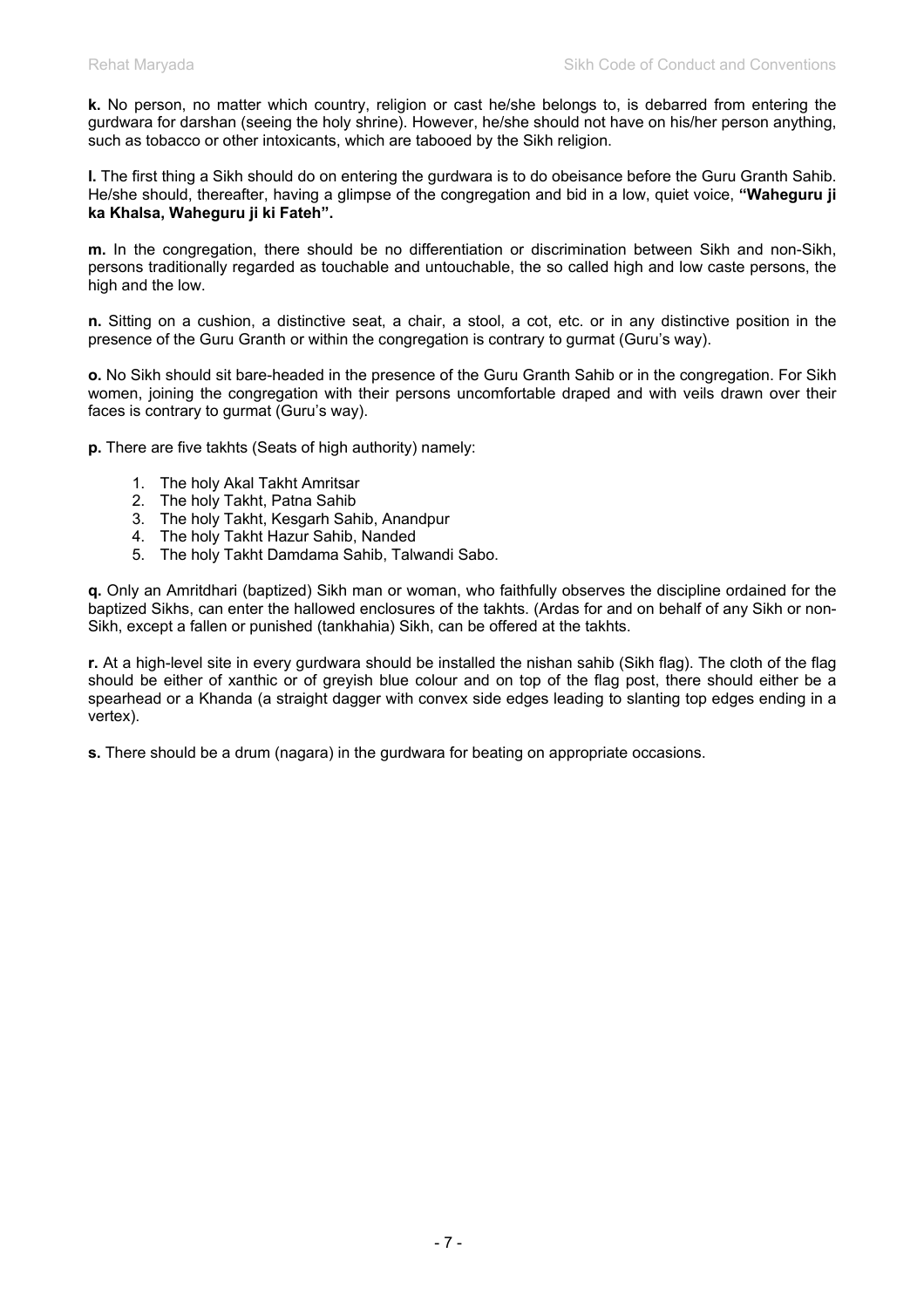# <span id="page-10-0"></span>Chapter V - Kirtan

#### Article VI - Kirtan (Devotional Hymn Singing by a Group or an individual)

**a.** Only a Sikh may perform kirtan in a congregation.

**b.** Kirtan means singing and scriptural compositions in traditional musical measures.

**c.** In the congregation, kirtan only of Gurbani (Guru Granth's or Guru Gobind Singh's hymns) and, for its elaboration, of the compositions of Bhai Gurdas and Bhai Nand Lal, may be performed.

**d.** It is improper, while singing hymns to rhythmic folk tunes or to traditional musical measures, or in team singing, to induct into them improvised and extraneous refrains. Only a line from the hymn should be a refrain.

### Chapter VI – Taking Hukam

#### Article VII – Taking Hukam

**a.** Doing obeisance to the Guru Granth Sahib, respectfully, taking a glimpse of the congregation, an embodiment of the Guru's person, and taking the command: these together constitute the view of the Satguru (Immortal destroyer of darkness, the true guru). Raising the drapery covering the Guru Granth Sahib and merely taking a look or making others take a look at the exposed page, without taking the command (reading the prescribed hymn) is contrary to gurmat (Guru's way).

**b.** In the course of the congregational sessions, only one thing should be done at a time: performing of kirtan, delivering of discourse, interpretative elaboration of the scriptures, or reading of the scriptures.

**c.** Only a Sikh, man or woman, is entitled to be in attendance of the Guru Granth during the congregational session.

**d.** Only a Sikh may read out from the Guru Granth for others. However, even a non-Sikh may read from it for himself/herself.

**e.** For taking the command (Hukam), the hymn that is continuing on the top of the left page must be read from the beginning. If the hymn begins on the previous page, turn over the page and read the whole hymn from the beginning to the end. If the scriptural composition that is continuing on the top of the left hand page is a var (ode), then start from the first of the slokas preceding the pauri and read upto the end of the pauri. Conclude the reading at the end of the hymn with the line in which the name 'Nanak' occurs.

**f.** Hukam must also be taken at the conclusion of the congregational session or after the Ardas.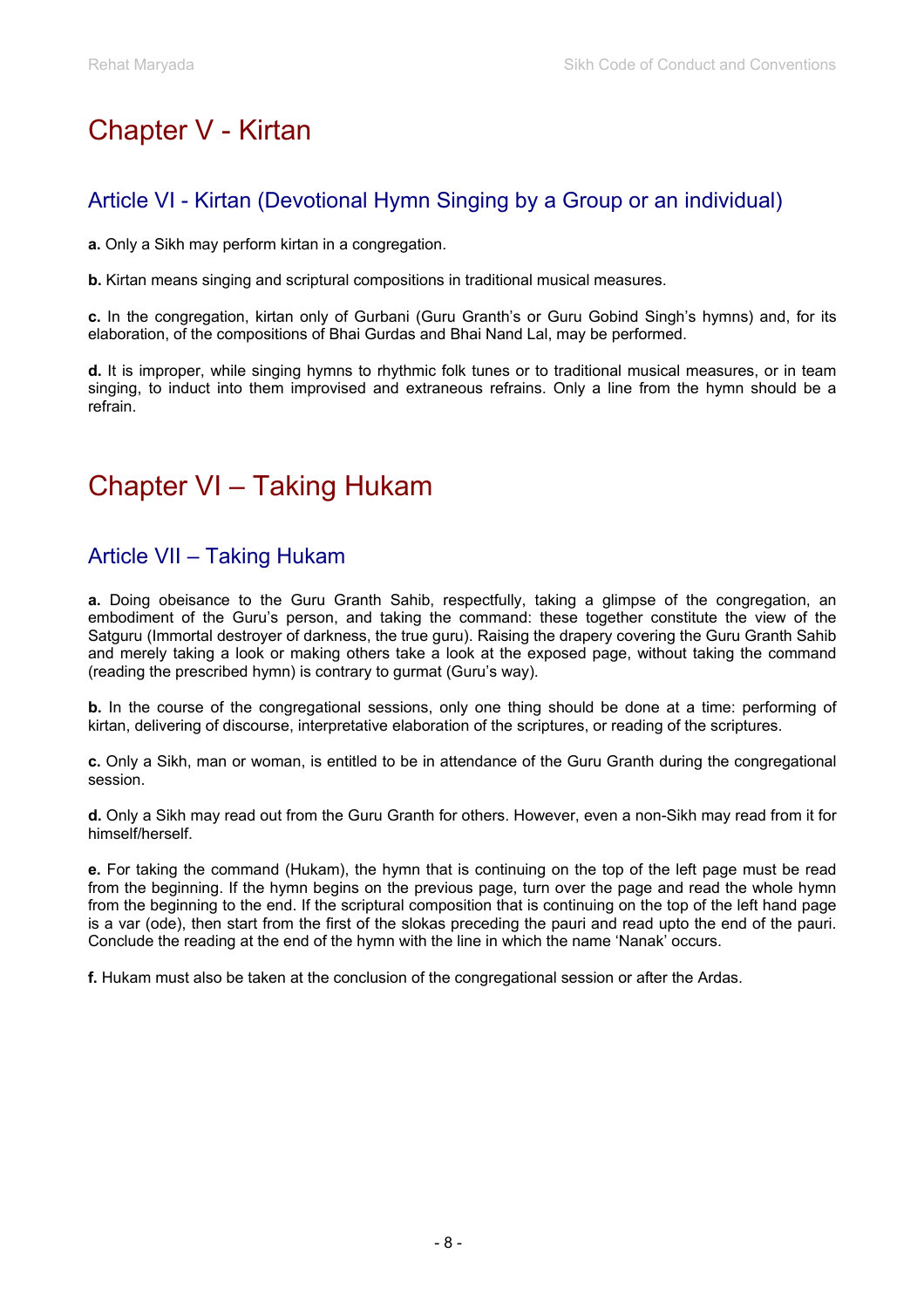### <span id="page-11-0"></span>Chapter VII – Reading of the Guru Granth Sahib

#### Article VIII - Sadharan Path (Completion of Normal Intermittent Reading of the Guru Granth Sahib)

**a.** Every Sikh should as far as possible, maintain a separate and exclusive place for the installation of Guru Granth Sahib, in his home.

**b.** Every Sikh man, woman, boy or girl, should learn Gurmukhi to be able to read the Guru Granth Sahib.

**c.** Every Sikh should take the Hukam (Command) of the Guru Granth in the ambrosial (early), hours of the morning before taking meal. If he/she fails to do that, he/she should read or listen to reading from the Guru Granth some time during the day. If he/she cannot do that either, during travel etc., or owing to any other impediment, he/she should not give in to a feeling of guilt.

**d.** It is desirable that every Sikh should carry on a continuous reading of the Guru Granth and complete a full reading in one or two months or over a longer period.

**e.** While undertaking a full reading of the Guru Granth, one should recite the Anand Sahib (the first five and the last stanzas) and perform the Ardas. One should, thereafter, read the Japuji. Akhand Path (Uninterrupted Non-stop Completion of the Reading of the Guru Granth Sahib)

#### Article IX - Akhand Path: Uninterrupted-Non-Stop-Completion of the Reading of the Guru Granth Sahib

**a.** The non-stop reading of the Guru Granth is carried on at hard times or on occasions of elation or joy. It takes forty-eight hours. The non-stop reading implies continuous uninterrupted reading. The reading must be clear and correct. Reading too fast, so that the person listening in to it cannot follow the contents, amounts to irreverence to the Scriptures. The reading should be correct and clear, due to care being bestowed on consonant and vowel, even thought that takes a little longer to complete.

**b.** Whichever family or congregation undertakes the non-stop reading should carry it out itself through its members, relatives, friends, etc., all together. The number of reciters is not prescribed.

If a person himself, cannot read, he should listen in to the reading by some competent reader. However, it should never be allowed to happen that the reader carries on the reading all by himself/herself and no member of the congregation or the family is listening in to the reading. The reader should be served with food and clothing to the best of the host's means.

**c.** Placing a pitcher, ceremonial clarified butted fed lamp, coconut, etc. around , during the course of the uninterrupted or any other reading of Guru Granth Sahib, or reading of other Scriptural texts side by side with or in the course of such reading is contrary to the gurmat (Guru's way).

#### Article X - Commencing the Non-stop Reading

While undertaking the intermittent reading of the whole Guru Granth Sahib, the sacred pudding (Karhah Prashad) for offering should be brought and after reciting the Anand Sahib (six stanzas) and offering Ardas, Hukam should be taken.

While beginning the unbroken reading, the sacred pudding should first be laid. Thereafter, after reciting the Anand Sahib (six stanzas), offering the Ardas and taking the Hukam, the reading should be commenced.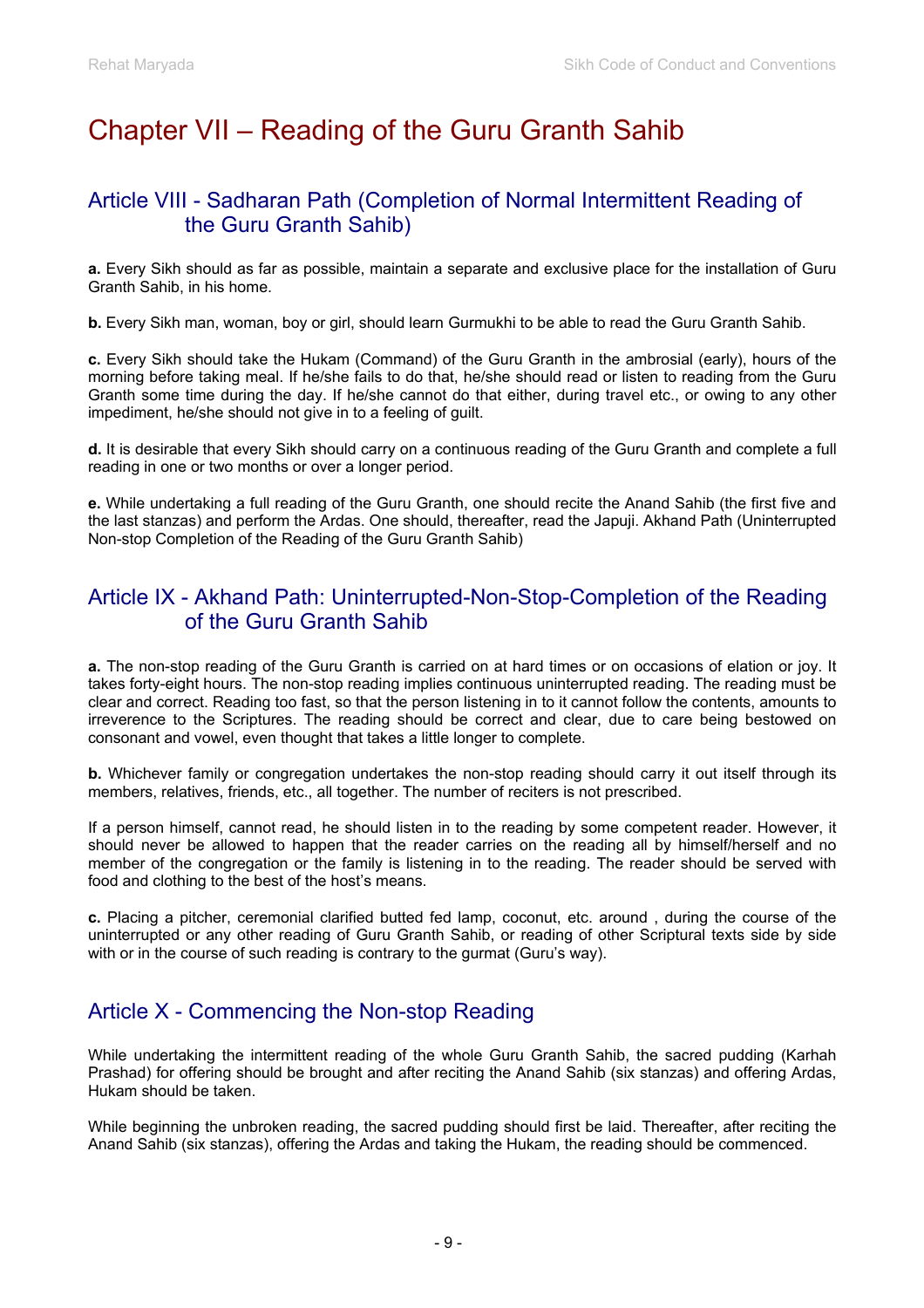#### <span id="page-12-0"></span>Article XI - Concluding the Reading

**a.** The reading of the whole Guru Granth Sahib (intermittent or non-stop) may be concluded with the reading of the Mundawani or the Rag Mala according to the convention traditionally observed at the concerned place. (Since there is a difference of opinion within the Panth on this issue, nobody should dare to write or print a copy of the Guru Granth Sahib excluding the Rag Mala). Thereafter, after reciting the Anand Sahib, the Ardas of the conclusion of the reading should be offered and the sacred pudding (Karhah Prashad) distributed.

**b.** On the conclusion of the reading, offering of draperies, fly whisk and awning, having regard to the requirements of the Guru Granth Sahib, and of other things, for Panthic causes, should be made to the best of means.

### Chapter VIII – Making Offerings, Consecration and **Distribution**

#### Article XII - Karhah Prasad (Sacred Pudding)

**a.** Only the sacred pudding which has been prepared or got prepared according to the prescribed method shall be acceptable in the congregation.

**b.** The method of preparing the Karhah Prashad is this: In a clean vessel, the three contents (wheat flour, pure sugar and clarified butter, in equal quantities) should be put and it should be made reciting the Scriptures. Then covered with a clean piece of cloth, it should be placed on a clean stool in front of the Guru Granth Sahib, the first five and the last stanza of the Anand Sahib should be recited aloud (so that the congregation can hear) [If another vessel of the sacred pudding is brought in after the recitation of the Anand, it is not necessary to repeat the recitation of the Anand Sahib. Offering of the pudding brought later to the sacred Kirpan is enough.], the Ardas, offered and the pudding tucked with the sacred Kirpan for acceptance.

**c.** After this, before the distribution to the congregation of the Karhah Prashad, the share of the five beloved ones should be set apart and given away. Thereafter, while commencing the general distribution, the share of the person in attendance of the Guru Granth Sahib should be put in a small bowl or vessel and handed over [Giving double share to the person in attendance constitutes improper discrimination]. The person who doles out the Karhah Prashad among the congregation should do so without any discrimination on the basis of personal regard or spite. He should dole out the Karhah Prashad equally to the Sikhs, the non-Sikhs or a person of high or low caste. While doling out the Karhah Prashad, no discrimination should be made on considerations of caste or ancestry or being regarded, by some, as untouchable, of persons within the congregation.

**d.** The offering of Karhah Prashad should be accompanied by at least two pice in cash.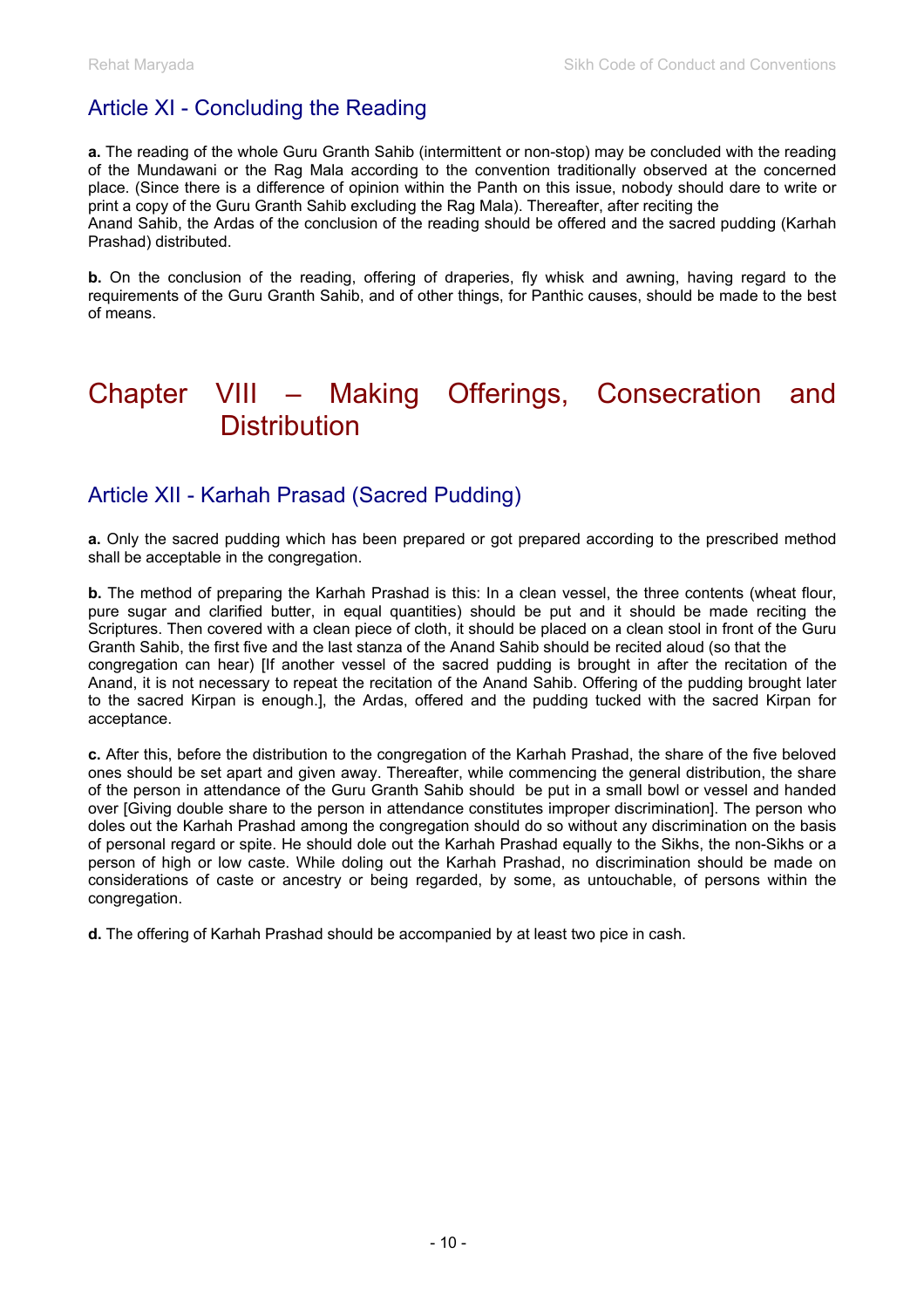# <span id="page-13-0"></span>Chapter IX - Components of Gurdwara Service

#### Article XIII - Exposition of Gurbani (Sikh Holy Scriptures)

**a.** The exposition of the Gurbani in a congregational gathering should be carried out only by a Sikh.

**b.** The object of the exposition should only be promoting the understanding of the Guru's tenets.

**c.** The exposition can only be of the ten Gurus writings or utterances, Bhai Gurdas's writings, Bhai Nand Lal's writings or of any generally accepted Panthic book or of books of history (which are in agreement with the Guru's tenants) and not of a book of any other faith. However, for illustration, references to a holy person's teachings or those contained in a book may be made.

#### Article XIV - Expository Discourse

No discourse contrary to the Guru's tenets should be delivered inside a gurdwara.

#### Article XV - Gurdwara Service

In the gurdwara the schedule of the congregational service generally is:

Ceremonial opening of the Guru Granth Sahib, Kirtan, exposition of scriptures, expository discourses, recitation of Anand Sahib, the Ardas (see Article IV (3) (a) above ), the raising of Fateh slogan and then the slogan Sat Sri Akal and taking the Hukam.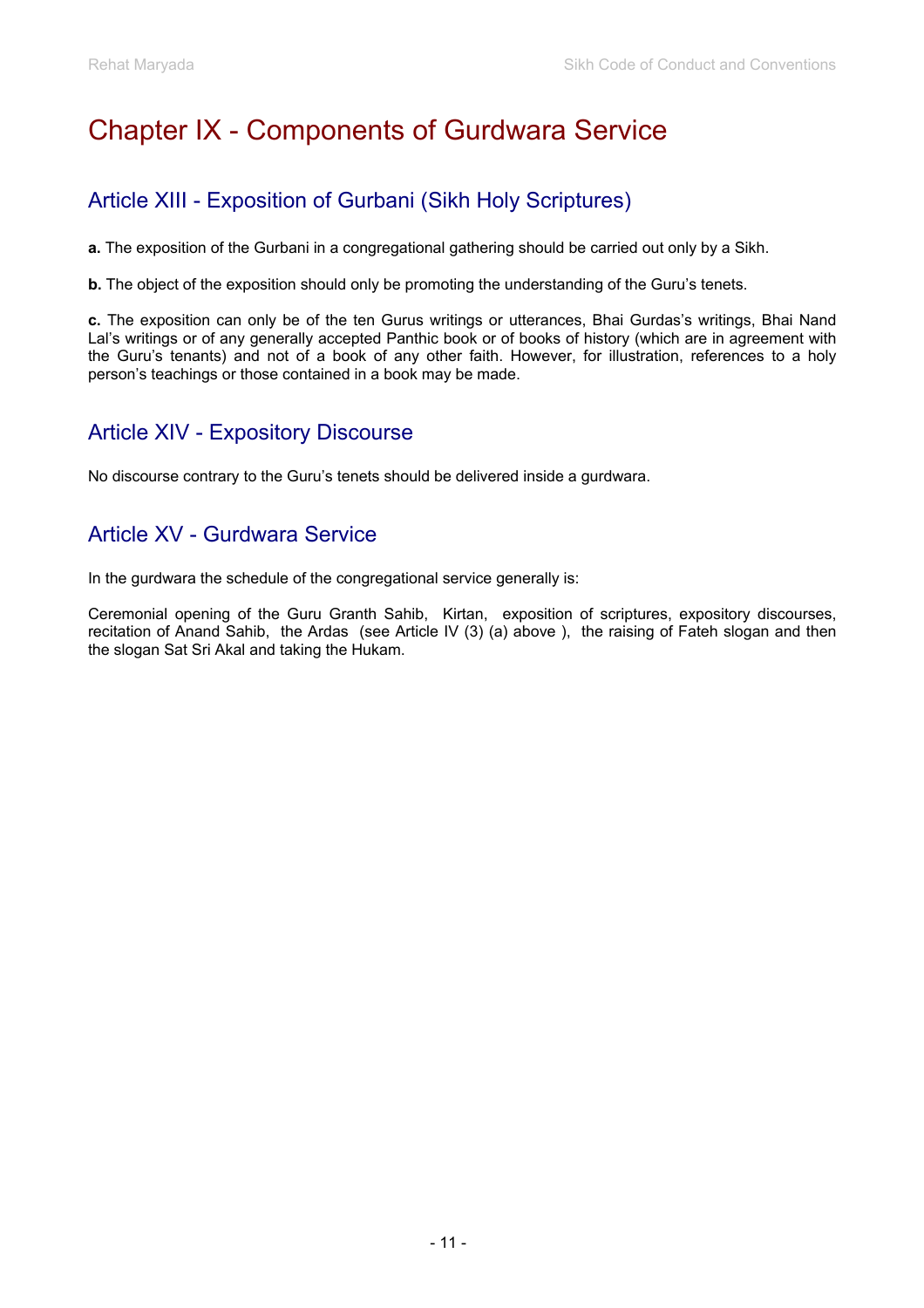# <span id="page-14-0"></span>Rehat Maryada: Section Four

### Chapter X - Beliefs, Observances, Duties, Taboos and **Ceremonies**

#### Article XVI - Living in Consonance with Guru's Tenets

A Sikh's living, earning livelihood, thinking and conduct should accord with the Guru's tenets. The Guru's tenets are:

**a.** Worship should be rendered only to the One Timeless Being and to no god or goddess.

**b.** Regarding the ten Gurus, the Guru Granth and the ten Gurus word alone as saviors and holy objects of veneration.

**c.** Regarding ten Gurus as the effulgence of one light and one single entity.

**d.** Not believing in cast or descent, untouchability, magic, spells, incantation, omens, auspicious times, days and occasions, influence of start, horoscopic dispositions, **shradh** (ritual serving of food to priests for the salvation of ancestors on appointed days as per the lunar calendar), ancestor worship, **khiah** (ritual serving of food to priests - Brahmins - on the lunar anniversaries of the death of an ancestor), **pind** (offering of funeral barley cakes to the deceased's relatives), **patal** (ritual donation of food in the belief that that would satisfy the hunger of the departed soul), **diva** (the ceremony of keeping an oil lamp lit for 360 days after the death, in the belief that that lights the path of the deceased), ritual funeral acts, hom (lighting of ritual fire and pouring intermittently clarified butter, food grains etc. into it for propitiating gods for the fulfillment of a purpose) **jag** (religious ceremony involving presentation of oblations), **tarpan** (libation), **sikha-sut** (keeping a tuft of hair on the head and wearing thread), **bhadan** (shaving of head on the death of a parent), fasting on new or full moon or other days, wearing of frontal marks on the forehead, wearing thread, wearing of a necklace of the pieces of tulsi stalk [A plant with medicinal properties], veneration of any graves, of monuments erected to honour the memory of a deceased person or of cremation sites, idolatry and such like superstitious observances. [Most, though not all rituals and ritual or religious observances listed in this clause are Hindu rituals and observances. The reason is that the old rituals and practices, continued to be observed by large numbers of Sikhs even after their conversion from their old to the new faith and a large bulk of the Sikh novices were Hindu converts. Another reason for this phenomenon was the strangle-hold of the Brahmin priest on Hindus secular and religious life which the Brahmin priest managed to maintain even on those leaving the Hindu religious fold, by his astute mental dexterity and rare capacity for compromise. That the Sikh novitiates include a sizable number of Muslims is shown by inclusion in this clause of the taboos as to the sanctity of graves, shirni, etc.]

Not owning up or regarding as hallowed any place other than the Guru's place - such, for instance, as sacred spots or places of pilgrimage of other faiths.

Not believing in or according any authority to Muslim seers, Brahmins holiness, soothsayers, clairvoyants, oracles, promise of an offering on the fulfillment of a wish, offering of sweet loaves or rice pudding at graves on fulfillment of wishes, the Vedas, the Shastras, the Gayatri (Hindu scriptural prayer unto the sun), the Gita, the Quran, the Bible, etc.. However, the study of the books of other faiths for general self-education is admissible.

**e.** The Khalsa should maintain its distinctiveness among the professors of different religions of the world, but should not hurt the sentiment of any person professing another religion.

**f.** A Sikh should pray to God before launching off any task.

**g.** Learning Gurmukhi (Punjabi in Gurmukhi script) is essential for a Sikh. He should pursue other studies also.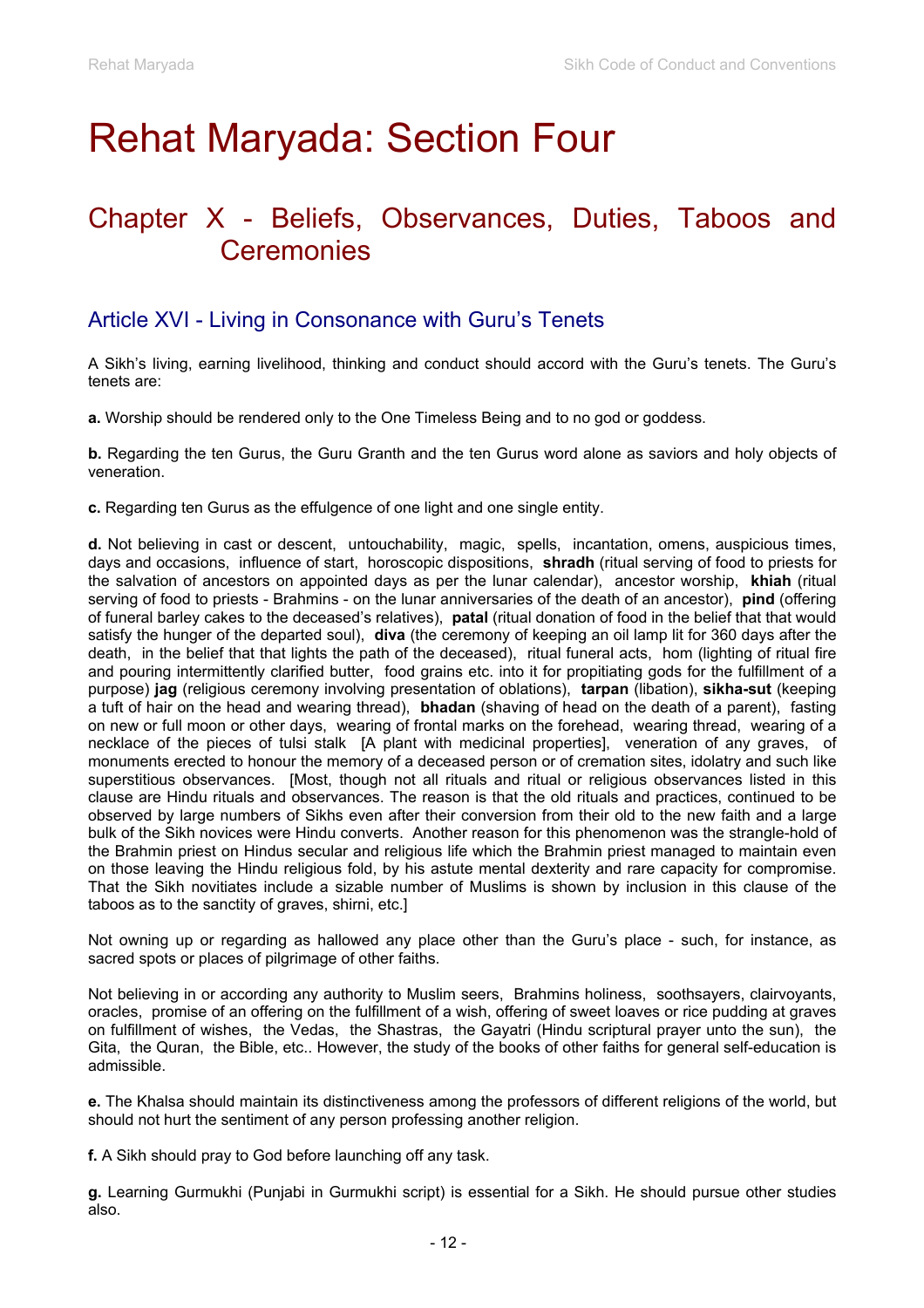<span id="page-15-0"></span>**h.** It is a Sikh's duty to get his children educated in Sikhism.

**i.** A Sikh should, in no way, harbour any antipathy to the hair of the head with which his child is born. He should not temper with the hair with which the child is born. He should add the suffix "Singh" to the name of his son. A Sikh should keep the hair of his sons and daughters intact.

**j.** A Sikh must not take hemp (cannabis), opium, liquor, tobacco, in short any intoxicant. His only routine intake should be food.

**k.** Piercing of the nose or ears for wearing ornaments is forbidden for Sikh men and women.

**l.** A Sikh should not kill his daughter, nor should he maintain any relationship with a killer of daughter.

**m.** The true Sikh of the Guru shall make an honest living by lawful work.

**n.** A Sikh shall regard a poor person's mouth as the Guru's cash offerings box.

**o.** A Sikh should not steal, form dubious associations or engage in gambling.

**p.** He who regards another man's daughter as his own daughter, regards another man's wife as his mother, has coition with his own wife alone, he alone is a truly disciplined Sikh of the Guru.

**q.** A Sikh shall observe the Sikh rules of conduct and conventions from his birth right up to the end of his life.

**r.** A Sikh, when he meets another Sikh, should greet him with **"Waheguru ji ka Khalsa, Waheguru ji ki Fateh" [The Khalsa is Waheguru's; victory too is His!].** This is ordained for Sikh men and women both.

**s.** It is not proper for a Sikh woman to wear a veil or keep her face hidden by veil or cover.

**t.** For a Sikh, there is no restriction or requirement as to dress except for he must wear Kachhehra [A drawer type garment fastened by a fitted string round the waist, very often worn as underwear] and turban. A Sikh woman may or may not tie turban.

### Chapter XI - Ceremonies pertaining to Social Occasions

#### Article XVII - Ceremonies pertaining to Birth and Naming of Child

**a.** In a Sikh's household, as soon after the birth of a child as the mother becomes capable of moving about and taking bath (irrespective of the number of days which that takes), the family and relatives should go to a gurdwara with karhah prashad (sacred pudding) or get karhah prashad made in the gurdwara and recite in the holy presence of the Guru Granth Sahib such hymns as **"parmeshar dita bana"** (Sorath M. 5 ,Guru Granth Sahib p. 628 ), **"Satguru sache dia bhej"** (Asa M. 5 , Guru Granth Sahib p. 396 ) that are expressive of joy and thankfulness. Thereafter if a reading of the holy Guru Granth Sahib had been taken up, that should be concluded. Then the holy Hukam (command) should be taken. A name starting with the first letter of the hymn of the Hukam (command) should be proposed by the granthi (man in attendance of the holy book) and, after its acceptance by the congregation, the name should be announced by him. The boy's name must have the suffix **"Singh"** and the girl's, the suffix **"Kaur".**

After that the Anand Sahib (short version comprising six stanzas) should be recited and the Ardas in appropriate terms expressing joy over the naming ceremony be offered and the karhah prashad distributed.

**b.** The superstition as to the pollution of food and water in consequence of birth must not be subscribed to [There is a wide-spread belief among certain sections of Indian people that a birth in a household causes pollution (sutak) which is removed by the thorough bathing of the mother, the baby and persons attending on her as also by a thorough cleaning of the house, the utensils and the clothes, after prescribed periods of ten, twenty one and forty days.], for the holy writ is:

**"The birth and death are by His ordinance; coming and going is by His will. All food and water are, in principle, clean, for these life-sustaining substances are provided by Him."**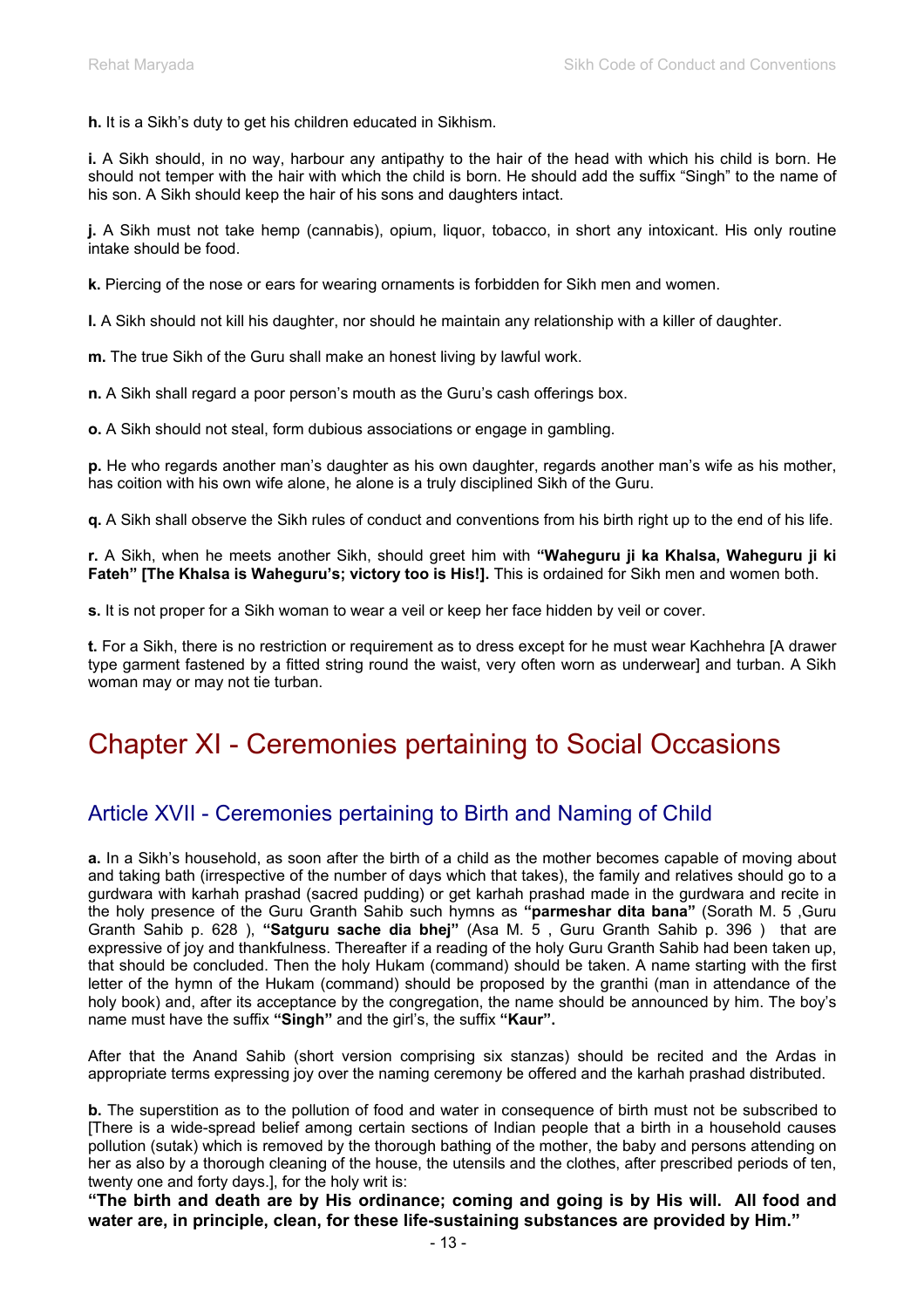<span id="page-16-0"></span>**c.** Making shirts or frocks for children out of the Holy Book's draperies is a sacrilege.

#### Article XVIII - Anand Sanskar (Lit. Joyful Ceremony)

**a.** A Sikh man and woman should enter wedlock without giving thought to the prospective spouse's caste and descent.

**b.** A Sikh's daughter must be married to a Sikh.

**c.** A Sikh's marriage should be solemnized by Anand marriage rites.

**d.** Child marriage is taboo for Sikhs.

**e.** When a girl becomes marriageable, physically, emotionally and by virtue of maturity of character, a suitable Sikh match should be found and she be married to him by Anand marriage rites.

**f.** Marriage may not be preceded by engagement ceremony. But if an engagement ceremony is sought to be held, a congregational gathering should be held and, after offering the Ardas before the Guru Granth Sahib, a kirpan, a steel bangle and some sweets may be tendered to the boy.

**g.** Consulting horoscopes for determining which day or date is auspicious or otherwise for fixing the day of the marriage is a sacrilege. Any day that the parties find suitable by mutual consultation should be fixed.

**h.** Putting on floral or gilded face ornamentation, decorative headgear or red thread bands round the wrist, worshipping of ancestors, dripping feet in mild mixed with water, cutting a berry or jandi (Prosopis spicigera) bushes, filling pitcher, ceremony of retirement in feigned displeasure, reciting couplets, performing havans [sacrificial fire], installing vedi (a wooden canopy or pavilion under which Hindu marriages are performed), prostitutes dances, drinking liquor, are all sacrileges.

**i.** The marriage party should be as small a number of people as the girl's people desire. The two sides should greet each other singing sacred hymns and finally by the Sikh greeting of **Waheguru ji ka Khalsa, Waheguru ji ki Fateh.**

**j.** For marriage, there should be a congregational gathering in the holy presence of Guru Granth Sahib. There should be hymn-singing by ragis or by the whole congregation. Then the girl and boy should be made to sit facing the Guru Granth Sahib. The girl should sit on the left side of the boy. After soliciting the congregation's permission, the master of the marriage ceremony (who may be a man or woman) should bid the boy and girl and their parents or guardians to stand and should offer the Ardas for the commencement of the Anand marriage ceremony.

The officiant should then appraise the boy and girl of the duties and obligations of conjugal life according to the Gurus tenets.

He should initially give to the two an exposition of their common mutual obligations. He should tell them how to model the husband-wife relationship on the love between the individual soul and the Supreme Soul in the light of the contents of circumambulation (lavan) hymns in the Suhi measure (rag) section of the Guru Granth Sahib.

He should explain to them the notion of the state of **"a single soul in two bodies"** to be achieved through love and make them see how they may attain union with the Immortal Being discharging duties and obligations of the householders life. Both of them, they should be told, have to make their conjugal union a means to the fulfillment of the purpose of the journey of human existence; both have to lead clean and Guru-oriented lives through the instrumentality of their union.

He should then explain to the boy and girl individually their respective conjugal duties as husband and wife.

The bridegroom should be told that the girl's people having chosen him as the fittest match from among a whole lot, he should regard his wife as his better half, accord to her unflinching love and share with her all that he has. In all situations, he should protect her person and honour, he should be completely loyal to her and he should show as much respect and consideration for her parents and relations as for his own.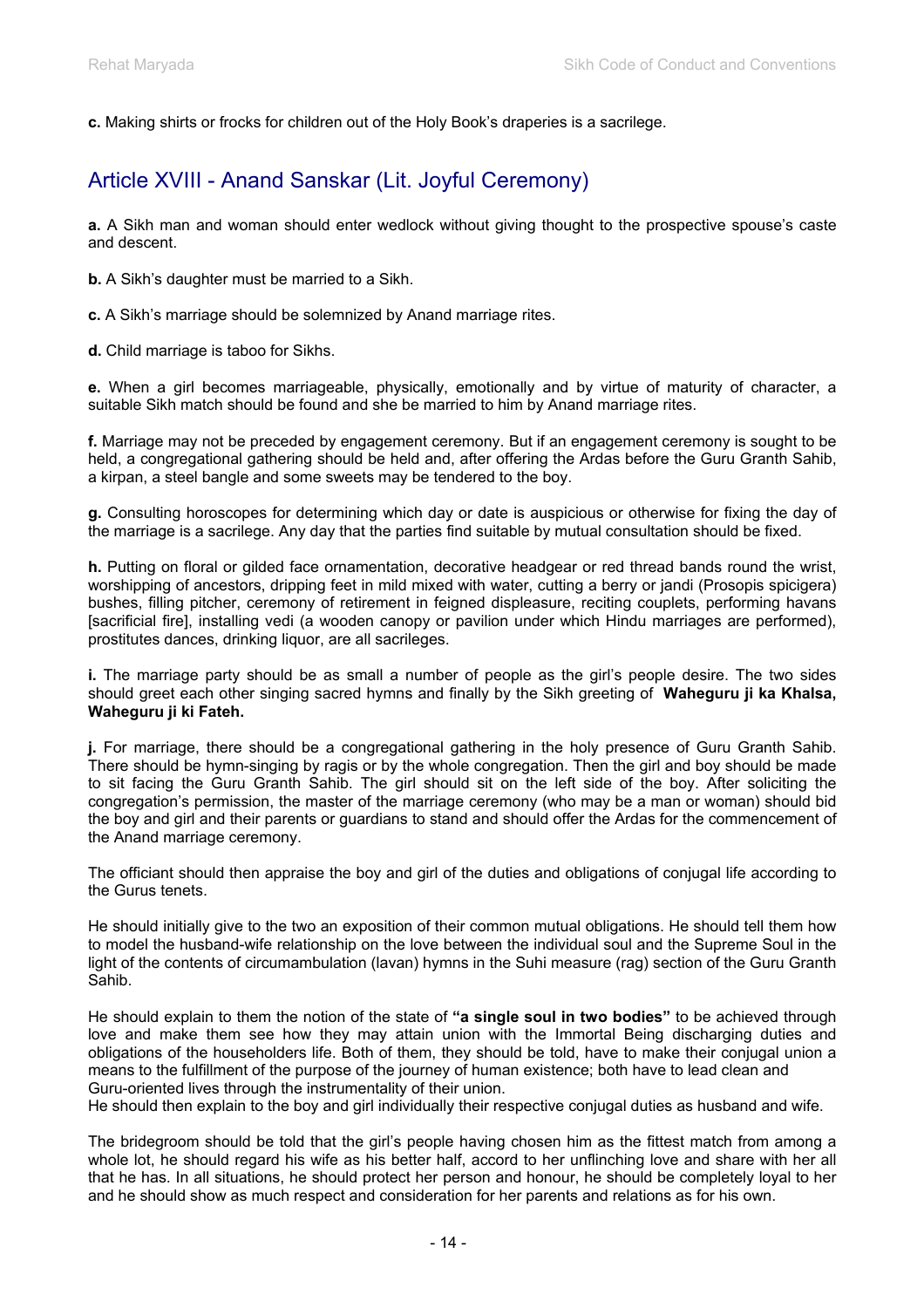The girl should be told that she has been joined in matrimony to her man in the hallowed presence of the Guru Granth Sahib and the congregation. She should ever harbour for him deferential solicitude, regard him the lord and master of her love and trust; she should remain firm in her loyalty to him and serve him in joy and sorrow and in every clime (native or foreign) and should show the same regard and consideration to his parents and relatives as she would, to her own parents and relatives.

The boy and girl should bow before the Guru Granth Sahib to betoken their acceptance of these instructions. Thereafter, the girl's father or the principal relation should make the girl grasp one end of the sash which the boy is wearing over his shoulders and the person in attendance of the Guru Granth Sahib should recite the matrimonial circumambulation stanzas (lavan of the fourth Guru in the Suhi musical measure section of the Guru Granth). After the conclusion of the recitation of each of the stanzas, the boy, followed by the girl holding the end of the sash, should go round the Guru Granth Sahib while the ragis or the congregation sing out the recited stanza.

The boy and girl, after every circumambulation, should bow before the Guru Granth Sahib in genuflexion, lowering their forehead to touch the ground and then stand up to listen to the recitation of the next stanza. There being four matrimonial circumambulation stanzas in the concerned hymn, the proceeding will comprise four circumambulations with the incidental singing of the stanza. After the fourth circumambulation, the boy and girl should, after bowing before the Guru Granth Sahib, sit down at the appointed place and the ragis or the person who has conducted the ceremony should recite the first five and the last stanza of the Anand Sahib. Thereafter, the Ardas should be offered to mark the conclusion of the Anand marriage ceremony and the sacred pudding distributed.

**k.** Persons professing faiths other than the Sikh faith cannot be joined in wedlock by the Anand Karaj ceremony.

**l.** No Sikh should accept a match for his/her son or daughter for monetary consideration.

**m.** If the girl's parents at any time or on any occasion visit their daughter's home and a meal is ready there, they should not hesitate to eat there. Abstaining from eating at the girl's home is a superstition. The Khalsa has been blessed with the boon of victuals and making others eat by the Guru and the Immortal Being. The girl's and boy's people should keep accepting each other's hospitality, because the Guru has joined them in relationship of equality.

**n.** If a woman's husband has died, she may, if she so wishes, finding a match suitable for her, remarry. For a Sikh man whose wife has died, similar ordinance obtains.

**o.** The remarriage may be solemnized in the same manner as the Anand marriage.

**p.** Generally, no Sikh should marry a second wife if the first wife is alive.

**q.** A baptized Sikh ought to get his wife baptized.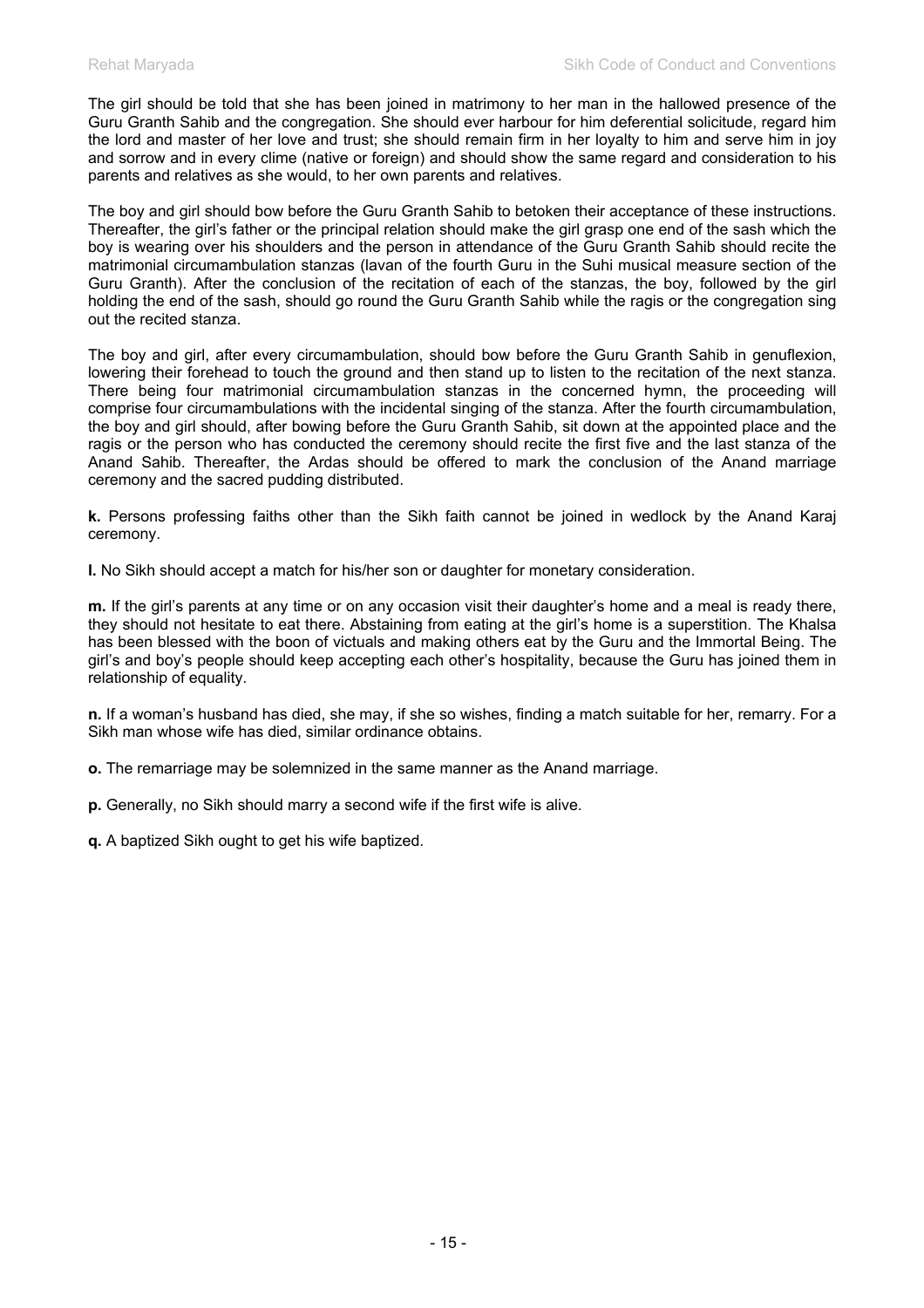#### <span id="page-18-0"></span>Article XIX - Funeral Ceremonies

**a.** The body of a dying or dead person, if it is on a cot, must not be taken off the cot and put on the floor. Nor must a lit lamp be placed beside, or a cow got bestowed in donation by, him/her or for his/her good or any other ceremony, contrary to Guru's way, performed. Only Gurbani should be recited or **"Waheguru, Waheguru"** repeated by his/her side.

**b.** When some one shuffles the mortal coil, the survivors must not grieve or raise a hue and cry or indulge in breast beating. To induce a mood of resignation to God's will, it is desirable to recite Gurbani or repeat **"Waheguru".**

**c.** However young and deceased may be, the body should be cremated. However, where arrangements for cremation cannot be made, there should be no qualm about the body being immersed in flowing water or disposed of in any other manner.

**d.** As to the time of cremation, no consideration as to whether it should take place during day or night should weigh.

**e.** The dead body should be bathed and clothed in clean clothes. While that is done, the Sikh symbols **comb, kachha, karha, kirpan -** should not be taken off. Thereafter, putting the body on a plank, Ardas about its being taken away for disposal be offered. The hearse should then be lifted and taken to the cremation ground; hymns that induce feeling of detachment should be recited. On reaching the cremation ground, the pyre should be laid. Then the Ardas for consigning the body to fire be offered. The dead body should then be placed on the pyre and the son or any other relation or friend of the deceased should set fire to it. The accompanying congregation should sit at a reasonable distance and listen to kirtan or carry on collective singing of hymns or recitation of detachment-inducing hymns. When the pyre is fully aflame, the Kirtan Sohila (prescribed pre-retirement night Scriptural prayer) should be recited and the Ardas offered. (Piercing the Skull half and hour or so after the pyre has been burning with a rod or something else in the belief that that will secure the release of the soul - kapal kriya - is contrary to the Guru's tenets). The congregation should then leave.

Coming back home, a reading of the Guru Granth Sahib should be commenced at home or in a nearby gurdwara, and after reciting the six stanzas of the Anand Sahib, the Ardas, offered and karhah prashad (sacred pudding) distributed. The reading of the Guru Granth Sahib should be completed on the tenth day. If the reading cannot, or is sought not to, be completed on the tenth day, some other day may be appointed for the conclusion of the reading having regard to the convenience of the relatives. The reading of the Guru Granth Sahib should be carried out by the members of the household of the deceased and relatives in cooperation. If possible, Kirtan may be held every night. No funeral ceremony remains to be performed after the "tenth day".

**f.** When the pyre is burnt out, the whole bulk of the ashes, including the burnt bones should be gathered up and immersed in flowing water or buried at that very place and the ground leveled. Raising a monument to the memory of the deceased at the place where his dead body is cremated is taboo.

**g.** Adh marg (the ceremony of breaking the pot used for bathing the dead body amid doleful cries half way towards the cremation ground), organized lamentation by women, foorhi (sitting on a straw mat in mourning for a certain period), diva (keeping an oil lamp lit for 360 days after the death in the belief that that will light the path of the deceased), pind (ritual donating of lumps of rice flour, oat flour, or solidified milk (khoa) for ten days after death), kirya (concluding the funeral proceedings ritualistically, serving meals and making offerings by way of shradh, budha marna (waving of whisk, over the hearse of an old person's dead body and decorating the hearse with festoons), etc. are contrary to the approved code. So too is the picking of the burnt bones from the ashes of the pyre for immersing in the Ganga, at Patalpuri (at Kiratpur), at Kartarpur Sahib or at any other such place.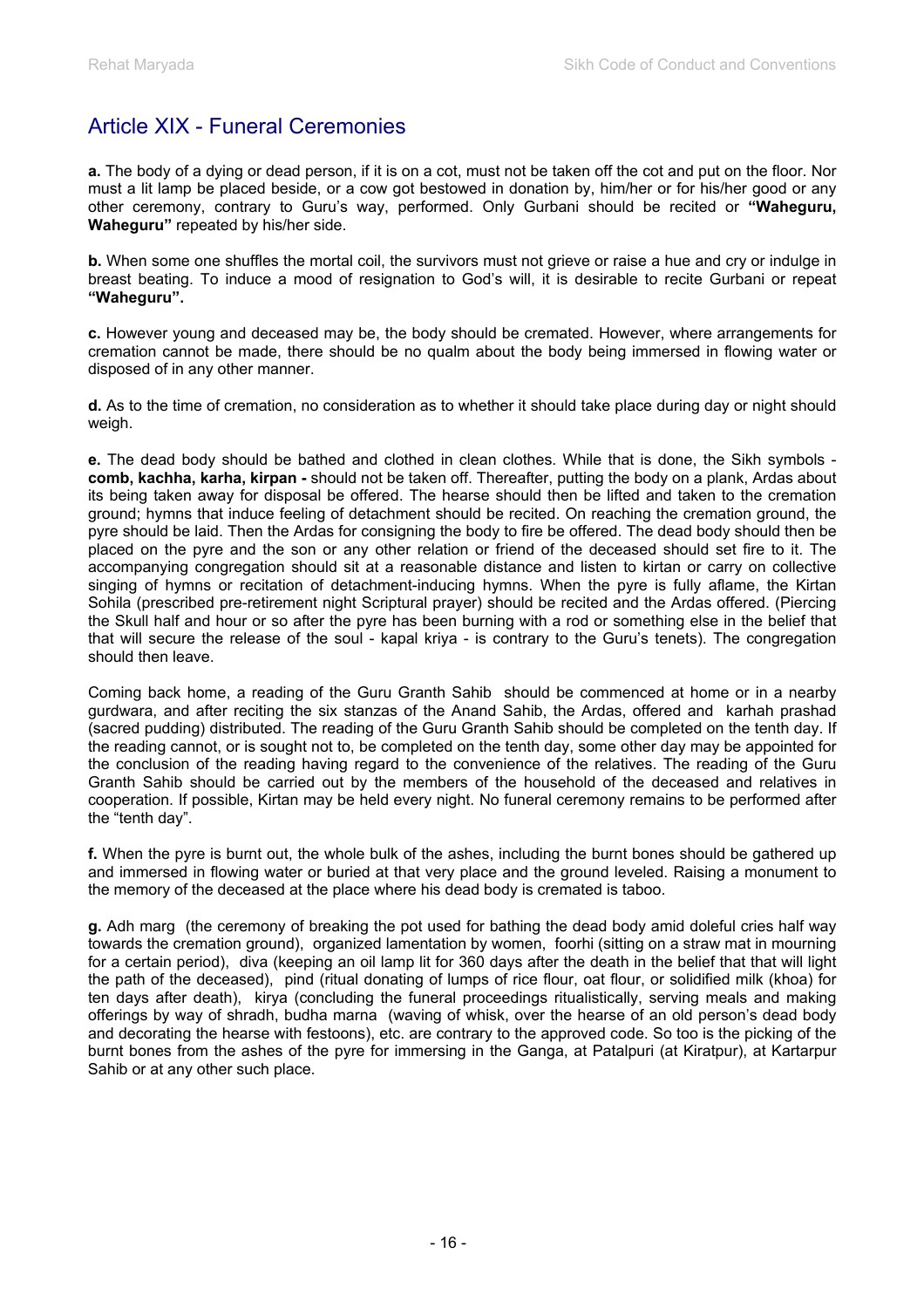#### <span id="page-19-0"></span>Article XX - Other Rites and Conventions

Apart from these rites and conventions, on every happy or sad occasion, such as moving into a new house, setting up a new business (shop), putting a child to school, etc., a Sikh should pray for God's help by performing the Ardas. The essential components of all rites and ceremonies in Sikhism are the recitation of the Gurbani (Sikh Scriptures) and the performing of the Ardas.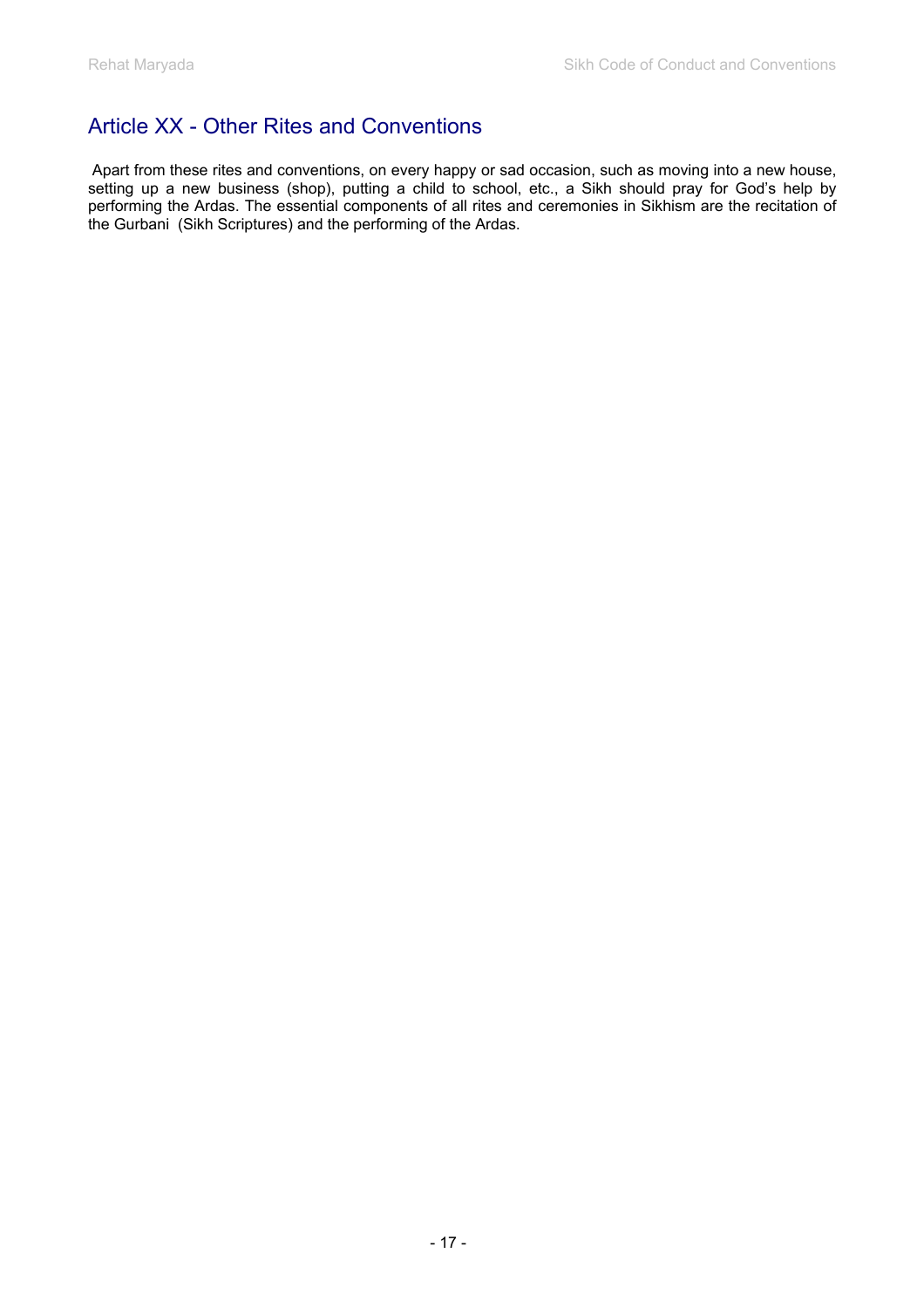# <span id="page-20-0"></span>Rehat Maryada: Section Five

### Chapter XII - Altruistic Work

#### Article XXI - Voluntary Service

Voluntary service (Sewa) is a prominent part of Sikh religion. Illustrative models of voluntary service are organized, for imparting training, in the gurduwaras. Its simple forms are: sweeping and plastering the floors of the gurdwara [In olden times, buildings, particularly in rural areas had mud and not brick paved or cement floors. To give to these floors firmness and consistency, they were thinly plastered with a diluted compound of mud.], serving water to or fanning the congregation, offering provisions to and rendering any kind of service in the common kitchen-cum-eating house, dusting the shoes of the people visiting the gurdwara, etc.

**a.** Guru's kitchen-cum-Eating House. The philosophy behind the Guru's kitchen-cum-eating house is two fold: to provide training to the Sikhs in voluntary service and to help banish all distinction of high and low, touchable and untouchable from the Sikhs minds.

**b.** All human beings, high or low, and of any caste or colour may sit and eat in the Guru's kitchen-cum-eating house. No discrimination on grounds of the country of origin, colour, caste or religion must be made while making people sit in rows for eating. However, only baptized Sikhs can eat off one plate.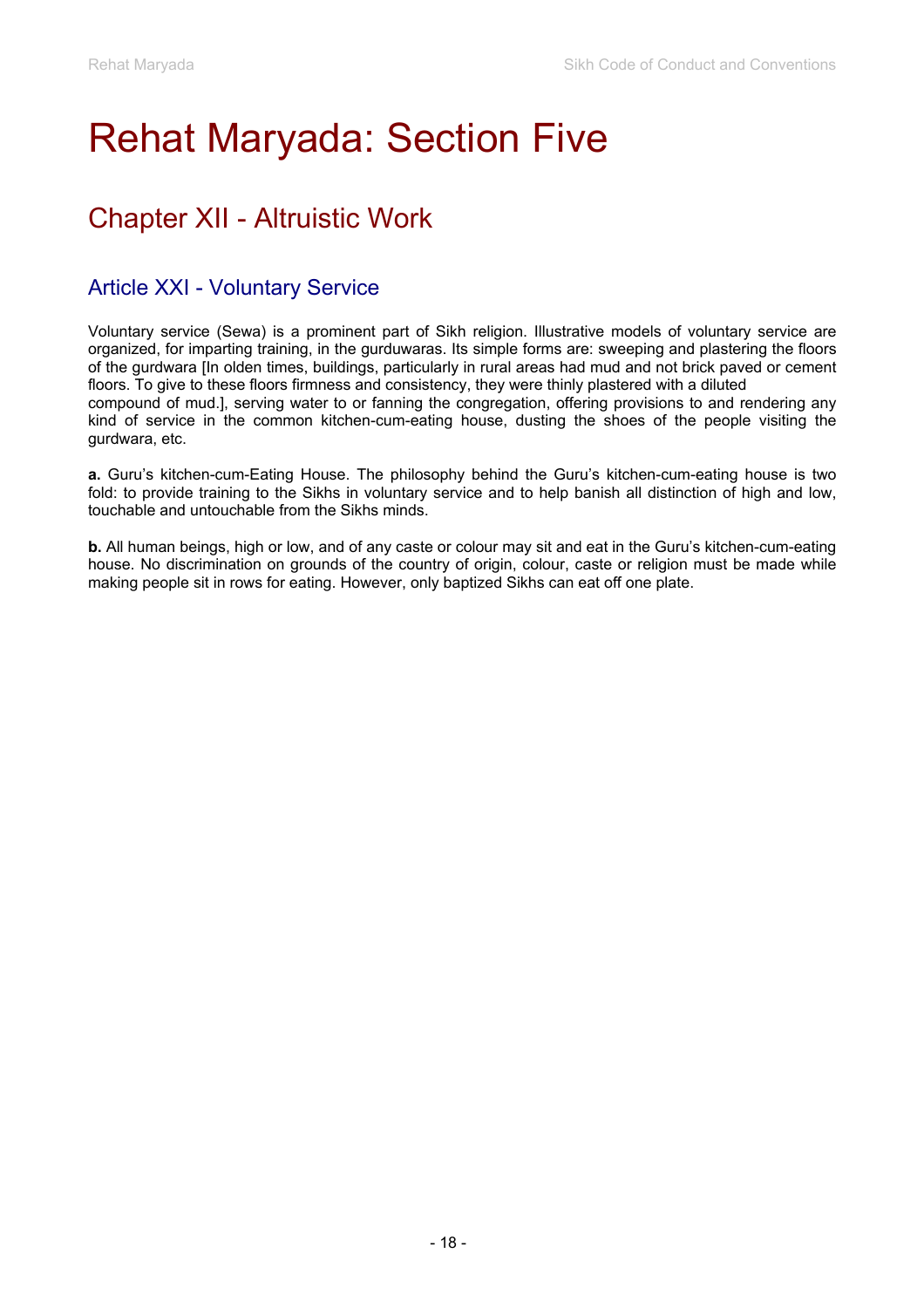# <span id="page-21-0"></span>Rehat Maryada: Section Six

# Chapter XIII - Panthic (Corporator Sikh) Life

#### Article XXII - Facets of Corporate Sikh Life

The essential facets of Panthic life are:

- **1.** Guru Panth (The Panth's Guru Status)
- **2.** The ceremony of ambrosial initiation
- **3.** The statute of chastisement for aberrations
- **4.** The statute of collective resolution
- **5.** The appeal against local decisions

#### Article XXIII - Panth's Status of Guru-hood

The concept of service is not confined to fanning the congregation, service to and in the common kitchencum-eating house, etc. A Sikh's entire life is a life of benevolent exertion. The most fruitful service is the service that secures the optimum good by minimal endeavor. That can be achieved through organized collective action. A Sikh has, for this reason, to fulfill his Panthic obligations (obligations as a member of the corporate entity, the Panth), even as he/she performs his/her individual duties. This corporate entity is the Panth. Every Sikh has also to fulfill his obligations as a unit of the corporate body, the Panth.

**a.** The Guru Panth (Panth's status of Guruhood) means the whole body of committed baptized Sikhs. This body was fostered by all the ten Gurus and the tenth Guru gave it its final shape and invested it with Guruhood.

#### Article XXIV - Ceremony of Baptism or Initiation

**a.** Ambrosial baptism should be held at an exclusive place away from common human traffic.

**b.** At the place where ambrosial baptism is to be administered, the holy Guru Granth Sahib should be installed and ceremonially opened. Also present should be six committed baptized Sikhs, one of whom should sit in attendance of the Guru Granth Sahib and the other five should be there to administer the ambrosial baptism. These six may even include Sikh women. All of them must have taken bath and washed their hair.

**c.** The five beloved ones who administer ambrosial baptism should not include a disabled person, such as a person who is blind or blind in one eye, lame, one with a broken or disabled limb, or one suffering from some chronic disease. The number should not include anyone who has committed a breach of the Sikh discipline and principles. All of them should be committed baptized Sikhs with appealing personalities.

**d.** Any man or woman of any country, religion or cast who embraces Sikhism and solemnly undertakes to abide by its principles is entitled to ambrosial baptism.

The person to be baptized should not be of very young age; he or she should have attained a plausible degree of discretion. The person to be baptized must have taken bath and washed the hair and must wear all **five K's - Kesh** (unshorn hair), strapped **Kirpan** (sword), **Kachhehra** (prescribed shorts), **Kanga** (Comb tucked in the tied up hair), **Karha** (Steel bracelet). He/she must not have on his/her person any token of any other faith. He/she must not have his/her head bare or be wearing a cap. He/she must not be wearing any ornaments piercing through any part of the body. The persons to be baptized must stand respectfully with hands folded facing the Guru Granth Sahib.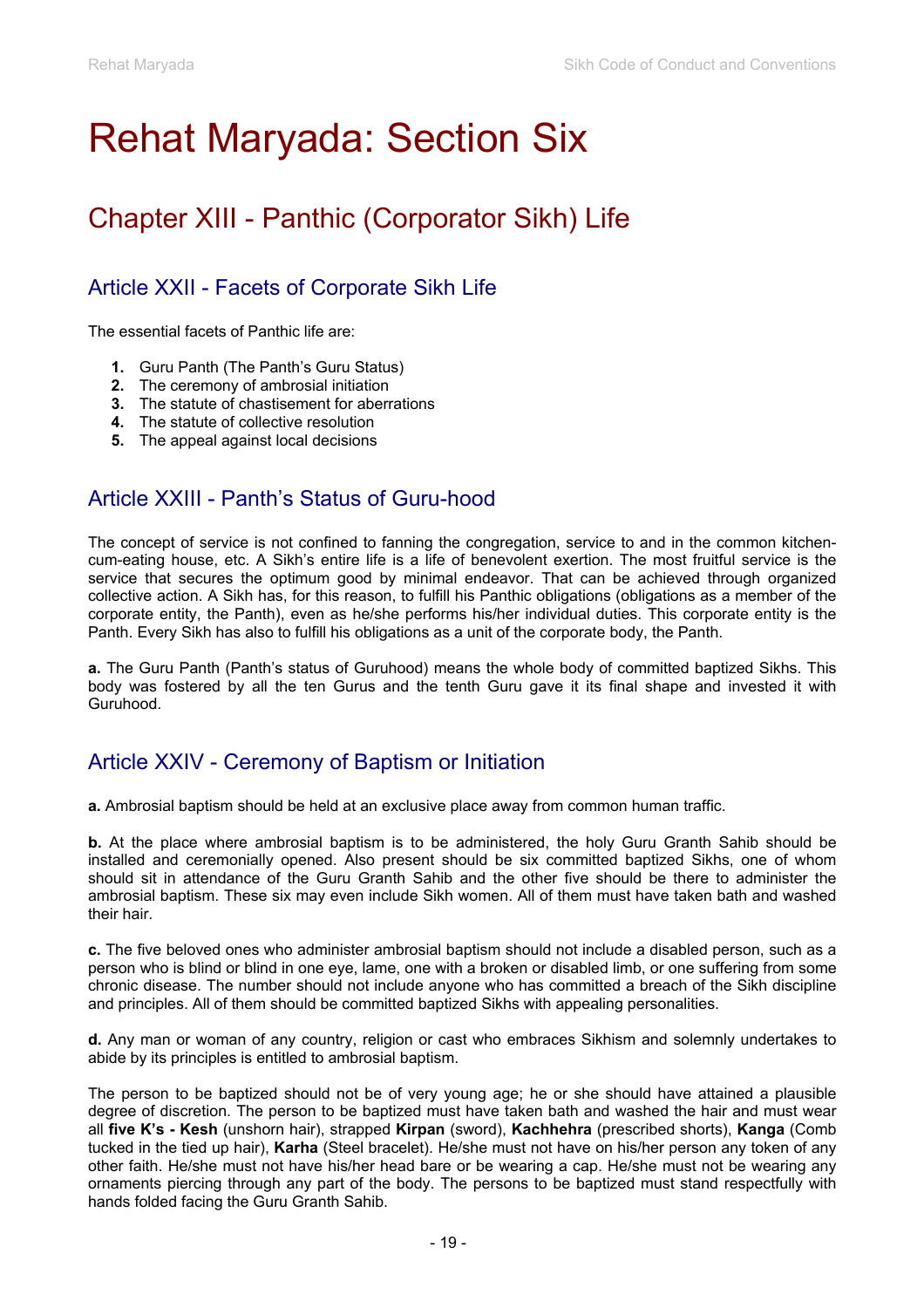**e.** Anyone seeking to be re-baptized, having committed an aberration should be singled out and the five beloved ones should award chastisement to him/her in the presence of the congregation.

**f.** One from amongst the five beloved ones administering ambrosial baptism to persons seeking to be baptized should explain the principles of the Sikh religion to them:

The Sikh religion advocated the renunciation of the worship of any created thing, and rendering of worship and loving devotion to, and meditating on, the One Supreme Creator. For the fulfillment of such devotion and meditation, reflection on the contents of Gurbani and practicing of its tenets, participation in the congregational services, rendering service to the Panth, benevolent exertion (to promote the good of others), love of God's name (loving reflection on the experience of the Divine), living within the Sikh discipline after getting baptized etc. are the principal means.

He should conclude his exposition of the principles of Sikh religion with the query: Do you accept these willingly?

**g.** On an affirmative response from the seekers of baptism, one from amongst the five beloved ones should perform the Ardas for the preparation of baptism and take the holy Hukam (command). The five beloved ones should come close to the bowl for preparing the amrit (ambrosial nectar).

**h.** The bowl should be of pure steel and it should be placed on a clean steel ring or other clean support.

**i.** Clean water and sugar puffs should be put in the bowl and the five beloved ones should sit around it in bir posture [Sitting in bir posture comprises sitting resting the body on the right leg, the right calf and foot gathered inward and the left leg up to the shin kept in a vertical position.] and recite the under mentioned scriptural compositions.

**j.** The scriptural compositions to be recited are: The Japuji, the Jaap, The Ten Sawayyas (commencing with sarawag sud), The Bainti Chaupai (from "hamri karo hath dai rachha" to "susht dokh te leho bachai"), the first five and the last one stanza of the Anand Sahib.

**k.** Each of the five beloved ones who recite the scripture should hold the edge of the bowl with his left hand and keep stirring the water with a double-edged sword held in his right hand. He should do that with full concentration. The rest of the beloved ones should keep gripping the edge of the bowl with both hands concentrating their full attention on the ambrosial nectar.

**l.** After the conclusion of the recitation, one from amongst the beloved ones should perform the Ardas.

**m.** Only that person seeking to be baptized who has participated in the entire ceremony of ambrosial baptism can be baptized. One who has turned up while the ceremony was in progress cannot be baptized.

**n.** After the Ardas as per clause (1) above, thinking of our Father, the tenth Master, the wearer of the aigrette, every person seeking to be baptized should sit in bir posture, putting his/her right hand cupped on the left cupped hand and be made to drink the ambrosial mix five times, as the beloved one who pours the mix into his cupped hand exclaims: say, **Waheguru ji ka Khalsa, Waheguru ji ki Fateh! (The Khalsa is of the Wondrous Destroyer of darkness; victory too, is His!)** The person being baptized should after imbibing the ambrosia, repeat: **Waheguru ji ka Khalsa, Waheguru ji ki Fateh.** Then five handfuls of the

ambrosial mix should be sprinkled into the eyes of the person being baptized and another five into his hair. Each such sprinkling should be accompanied by the beloved one administering baptism saying,

**"Waheguru ji ka Khalsa, Waheguru ji ki Fateh"**, and the person being baptized repeating the chant. Whatever ambrosial mix is left over after the administration of the ambrosial baptism to all individual seekers, should be sipped by all (men and women) baptized, together.

**o.** After this the five beloved ones, all together in chorus, communicating the name of Waheguru to all who have been administered the ambrosial baptism, recite to them the mul mantar (basic creed, seminal chant) and make them repeat it aloud: **ik aunkar satnam karta purakh nirbhau nirwair akal murat ajuni saibhang gur prasad.**

**p.** After this, one from amongst the five beloved ones should explain to the initiates the discipline of the order: Today you are reborn in the true Guru's household, ending the cycle of migration, and joined the Khalsa Panth (order). Your spiritual father is now Guru Gobind Singh and, spiritual mother, Mata Sahib Kaur. Your place of birth is Kesgarh Sahib and your native place is Anandpur Sahib. You, being the sons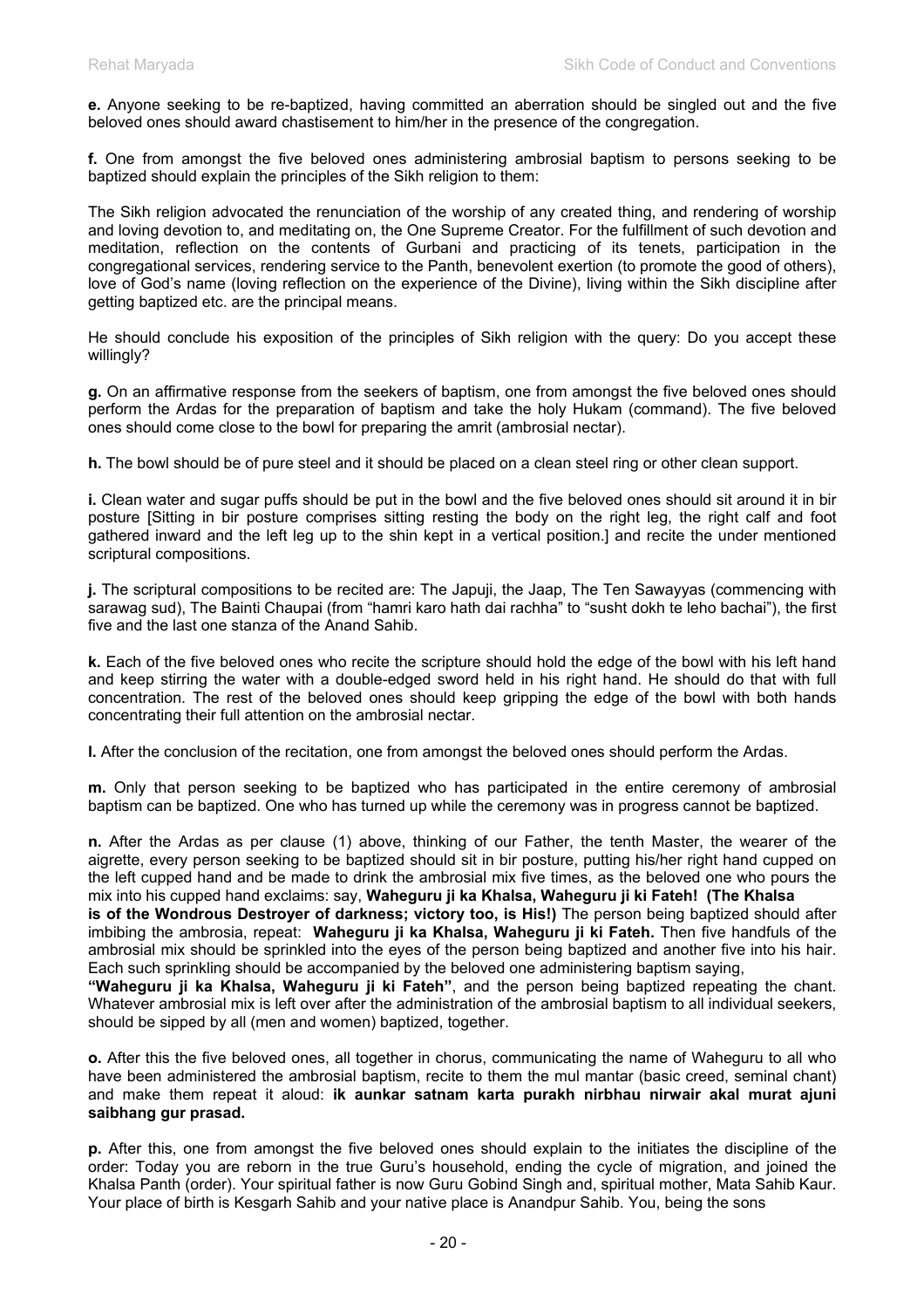of one father, are, inter-se yourselves and other baptized Sikhs, spiritual brothers. You have become the pure Khalsa, having renounced your previous lineage, professional background, calling (occupation), beliefs, that is, having given up all connections with your caste, descent, birth, country, religion, etc.. You are to worship none except the One Timeless Being - no god, goddess, incarnation or prophet. You are not to think of anyone except the ten Gurus and anything except their gospel as your savior. You are supposed to know Gurmukhi (Punjabi alphabet). (If you do not, you must learn it). And recite, or listen in to the recitation of, the under mentioned scriptural compositions, the daily repetition of which is ordained, every day:

- **1.** The Japuji Sahib
- **2.** The Jaap Sahib
- **3.** The Ten Sawayyas (Quartrains), beginning "sarawag sudh"
- **4.** The Sodar Rahiras and the Sohila.

Besides, you should read from or listen in to the recitation from the Guru Granth. Have, on your person, all the time, the five K's: **The Keshas** (unshorn hair), **the Kirpan** (sheathed sword) [The length of the sword to be worn is not prescribed.], **the Kachhehra** [The Kachhehra (drawers like garment) may be made from any cloth, but its legs should not reach down to below the shins.], **the Kanga** (comb), **the Karha** (steel bracelet) [The karha should be of pure steel.].

The under mentioned four transgressions (tabooed practices) must be avoided:

- **1.** Dishonoring the hair;
- **2.** Eating the meat of an animal slaughtered the Muslim way;
- **3.** Cohabiting with a person other than one's spouse;
- **4.** Using tobacco.

In the event of the commission of any of these transgressions, the transgressor must get rebaptised. If a transgression is committed unintentionally and unknowingly, the transgressor shall not be liable to punishment. You must not associate with a Sikh who had uncut hair earlier and has cut it or a Sikh who smokes. You must ever be ready for the service of the Panth and of the gurduwaras (Sikh places of worship). You must tender one tenth of your earnings to the Guru. In short, you must act the Guru's way in all spheres of activity.

You must remain fully aligned to the Khalsa brotherhood in accordance with the principles of the Khalsa faith. If you commit transgressionof the Khalsa discipline, you must present yourself before the congregation and beg pardon, accepting whatever punishment is awarded. You must also resolve to remain watchful against defaults in the future.

**q.** The following individuals shall be liable to chastisement involving automatic boycott:

- **1.** Anyone maintaining relations or communion with elements antagonistic to the Panth including the minas (reprobates), the masands (agents once accredited to local Sikh communities as Guru's representatives, sine discredited for their faults and aberrations), followers of Dhirmal or Ram Rai, etc. users of tobacco or killers of female infants.
- **2.** One who eats/drinks leftovers of the unbaptised or the fallen Sikhs
- **3.** One who dyes his beard
- **4.** One who gives off son or daughter in matrimony for a price or reward
- **5.** Users of intoxicant (hemp, opium, liquor, narcotics, cocaine, etc.)
- **6.** One holding, or being a party to, ceremonies or practices contrary to the Guru's way
- **7.** One who defaults in the maintenance of Sikh discipline

**r.** After this sermon, one from among the five beloved ones should perform the Ardas.

**s.** Thereafter, the Sikh sitting in attendance of the Guru Granth Sahib should take the Hukam. If anyone from amongst those who have received the ambrosial baptism had not earlier been named in accordance with the Sikh naming ceremony, he should renounce his previous name and be given a new name beginning with the first letter of the Hukam now taken.

**t.** And finally, the karhah prashad should be distributed. All the newly launched Sikh men and women should eat the karhah prashad together off the same bowl.